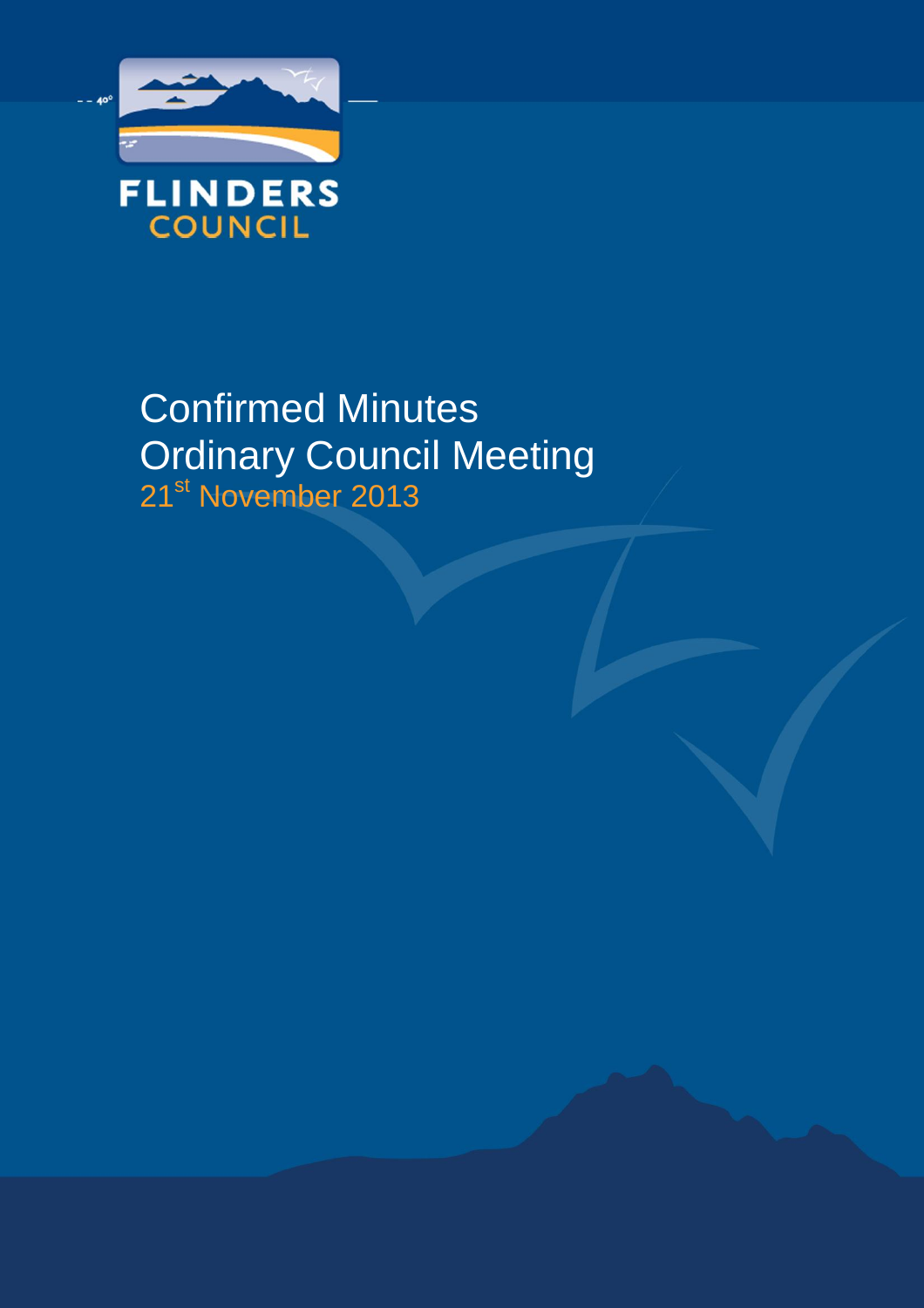## FLINDERS COUNCIL ORDINARY MEETING

#### CONFIRMED MINUTES

| DATE:              | Thursday 21 <sup>st</sup> November 2013          |
|--------------------|--------------------------------------------------|
| <b>VENUE:</b>      | Flinders Art and Entertainment Centre, Whitemark |
| <b>COMMENCING:</b> | $1.00 \,\mathrm{pm}$                             |

### PRESENT

Mayor Carol Cox Deputy Mayor David Williams Cr Marc Cobham Cr Peter Rhodes Cr Mary-Anne Roberts Cr Gerald Willis Cr Ronald Wise

## APOLOGIES

Nil

| <b>STAFF IN ATTENDANCE</b> |                                     |                           |
|----------------------------|-------------------------------------|---------------------------|
| Raoul Harper               | - General Manager                   | $(1.00 - 2.25)$ pm        |
| Vicki Warden               | - Executive Assistant               | $(1.00 - 2.25 \text{pm})$ |
| Jana Harper                | - Community Development Coordinator | $(1.00 - 1.56$ pm $)$     |

#### CONFIRMATION OF MINUTES

684.11.2013 Moved: Deputy Mayor D Williams Seconded: Cr M Roberts That the Minutes from the Ordinary Council Meeting and the Closed Council Meeting held on the  $17<sup>th</sup>$  October 2013 be confirmed.

## CARRIED UNANIMOUSLY (7-0)

For: Mayor Carol Cox, Deputy Mayor David Williams, Cr Marc Cobham, Cr Peter Rhodes, Cr Mary-Anne Roberts, Cr Gerald Willis and Cr Ronald Wise.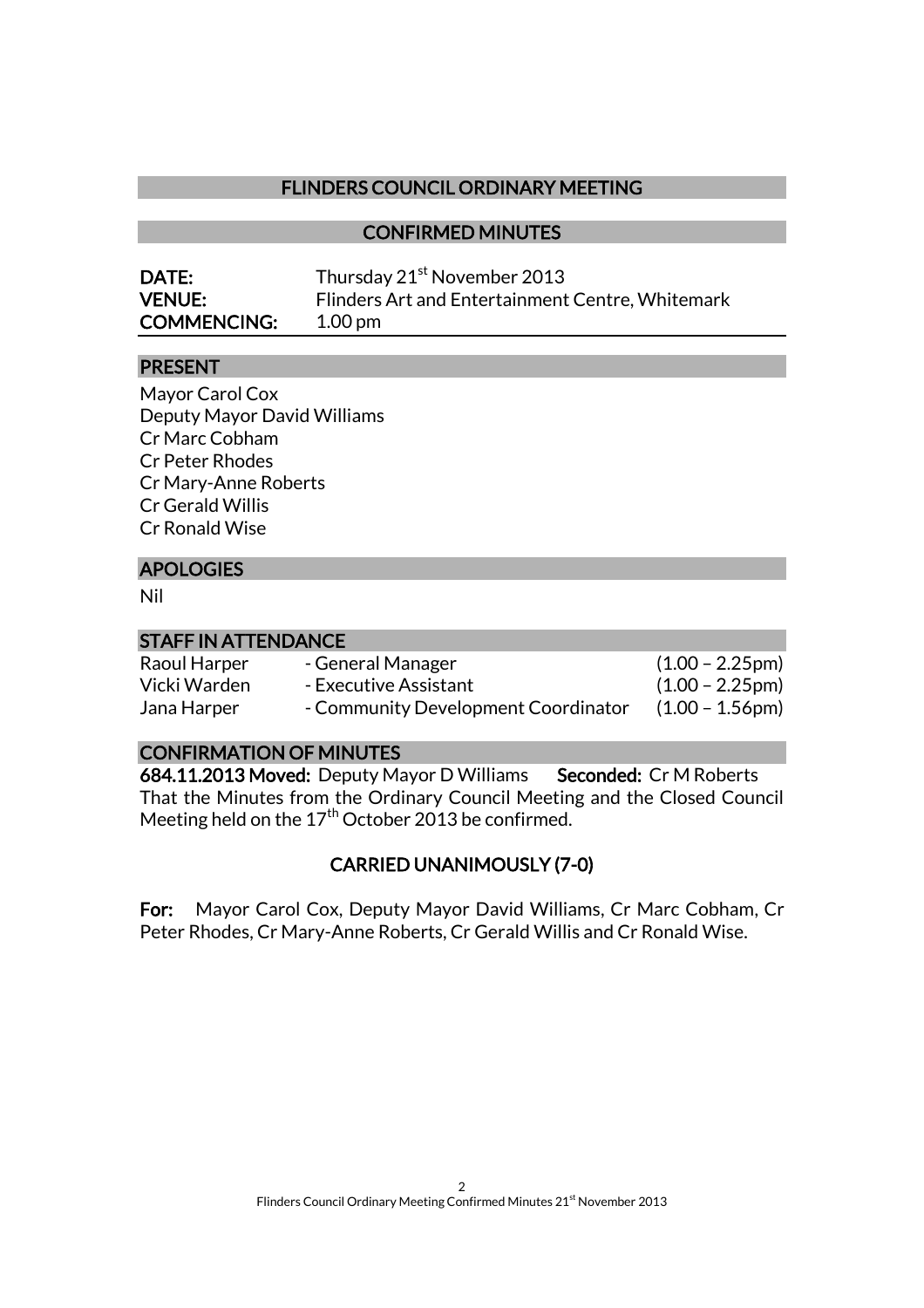## PUBLIC QUESTION TIME

#### Question 1: David Tresemer

Do you consider the proposed agreement between Council and the Parks & Wildlife Service as a first step towards a more comprehensive agreement on matters of common interest such as roads, weed management, cat management etc.?

#### Mayor's Response:

No. The agreement being considered by Council at this meeting hasn't been considered or ratified as yet and as such it would be preemptive to answer whether the agreement to be considered at this meeting has broader potential into the future.

## LATE AGENDA ITEMS

Nil

#### DECLARATION OF PECUNIARY INTEREST Nil

LEAVE OF ABSENCE Nil

**PETITIONS**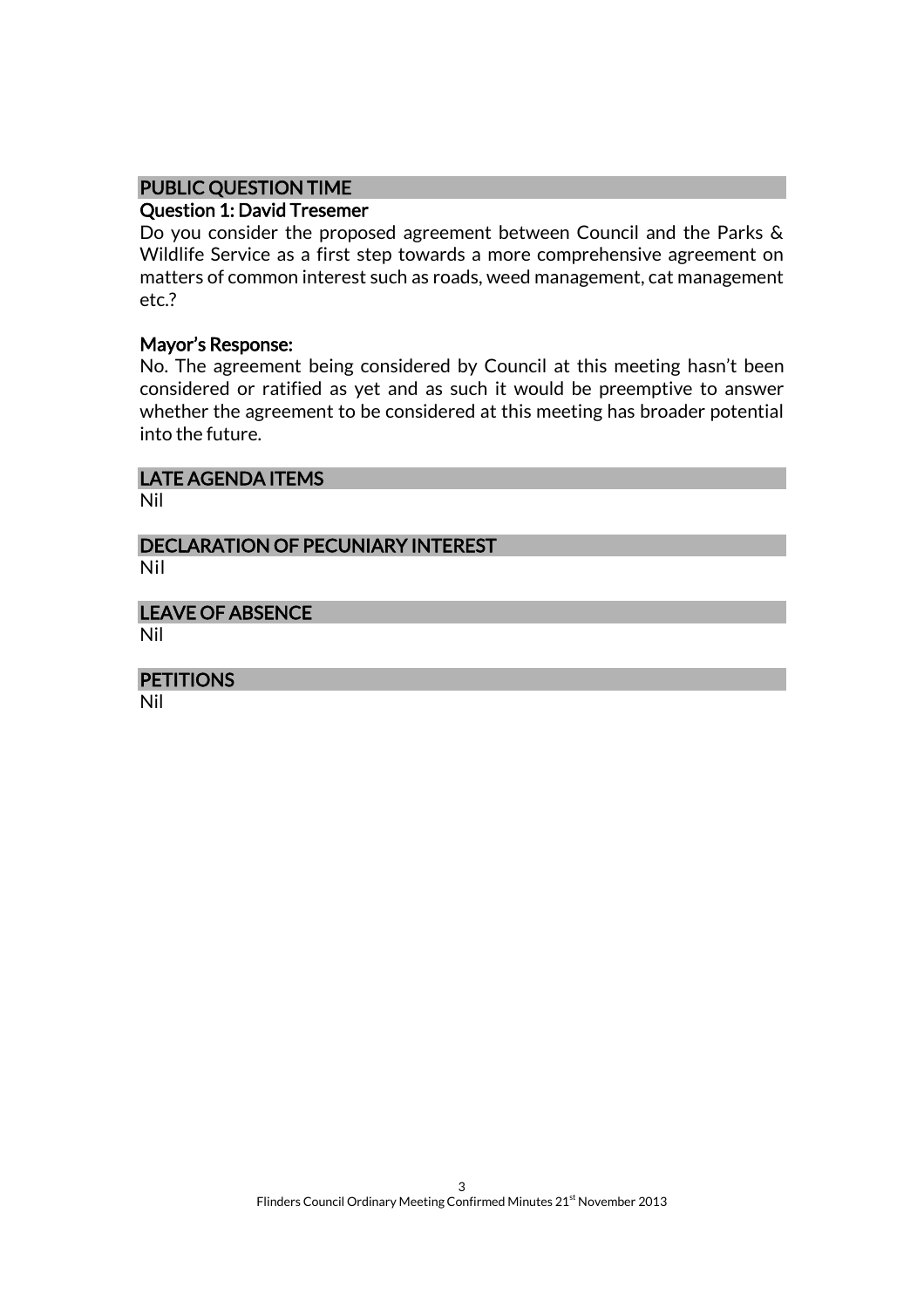#### WORKSHOPS & INFORMATION FORUMS File No: COU/0205

## Council Workshop held on 13<sup>th</sup> November 2013

Council held a Workshop on the following subjects:

- Item 1: Flinders Island Sports & RSL Club Project Redevelopment Brief
- Item 2: NRM Staffing Discussion
- Item 3: Update on Learn to Swim Program
- Item 4: Summer Camp Shed Demolition
- Item 5: Waste Water Scoping Study
- Item 6: Asset Management & Financial Management Reforms
- Item 7: Function of Hall Special Committees

#### Councillors Present:

Mayor Carol Cox, Deputy Mayor David Williams, Cr Mary-Anne Roberts, Cr Gerald Willis and Cr Ronald Wise.

#### Apologies:

Cr Marc Cobham and Cr Peter Rhodes.

#### Staff Present:

Raoul Harper (General Manager), Kim Hossack (Corporate Services Manager), Jana Harper (Community Development Coordinator) (Item 3 only) and Jacci Viney (Development Services Coordinator) (Items 1, 2, 4 & 5).

As workshops and information sessions are for information and discussion purposes only, no decisions are made or foreshadowed at these proceedings.

#### **DECISION**

685.11.2013 Moved: Cr G Willis Seconded: Cr R Wise That the Council Workshop held on  $13<sup>th</sup>$  November 2013 be noted.

## CARRIED UNANIMOUSLY (7-0)

For: Mayor Carol Cox, Deputy Mayor David Williams, Cr Marc Cobham, Cr Peter Rhodes, Cr Mary-Anne Roberts, Cr Gerald Willis and Cr Ronald Wise.

#### PUBLIC MEETINGS

Nil

## COUNCILLOR'S QUESTIONS ON NOTICE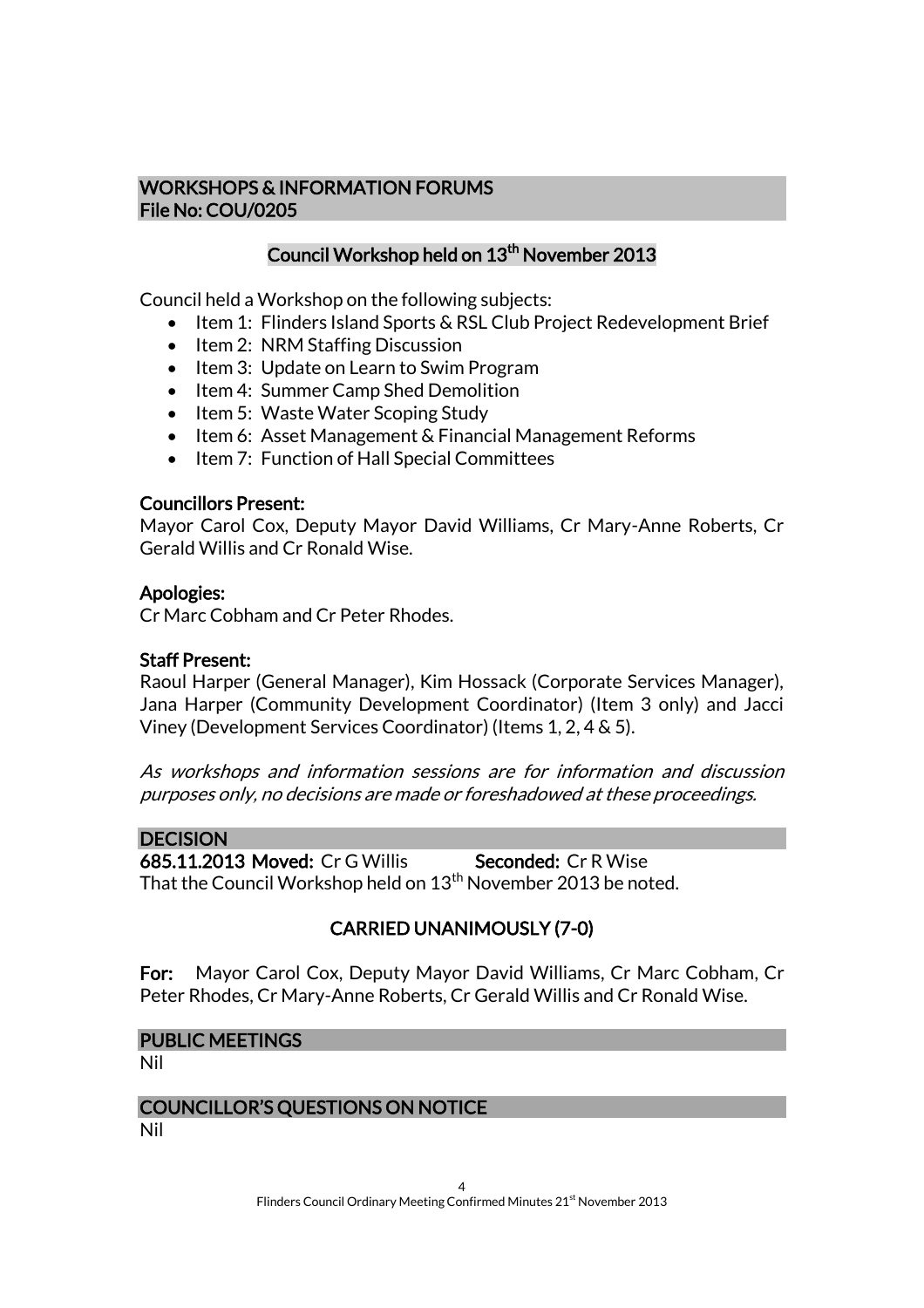### COUNCILLOR'S QUESTIONS WITHOUT NOTICE

#### Question 1: Cr Marc Cobham

Can the General Manager provide an update regarding progress on the NRM (Natural Resource Management) funding?

#### General Manager's Response:

This issue was discussed at the  $13<sup>th</sup>$  November Councillor Workshop and discussions with NRM North are ongoing.

### Question 2: Deputy Mayor David Williams

Is there a timetable for the completion of the Samphire Bridge?

#### General Manager's Response:

Council has been waiting for 4 months for it to stop raining, as a diversion road can't be constructed until the ground dries out. The job is high priority for when the weather improves.

### Question 3: Cr Marc Cobham

How is the Port Davies Boat Ramp progressing?

#### General Manager's Response:

Going well and should be completed before the end of the calendar year.

## PUBLICATIONS/REPORTS TABLED FOR COUNCIL INFORMATION

Nil

#### REPORTS TO BE RECEIVED

Nil

#### COUNCILLORS' REPORTS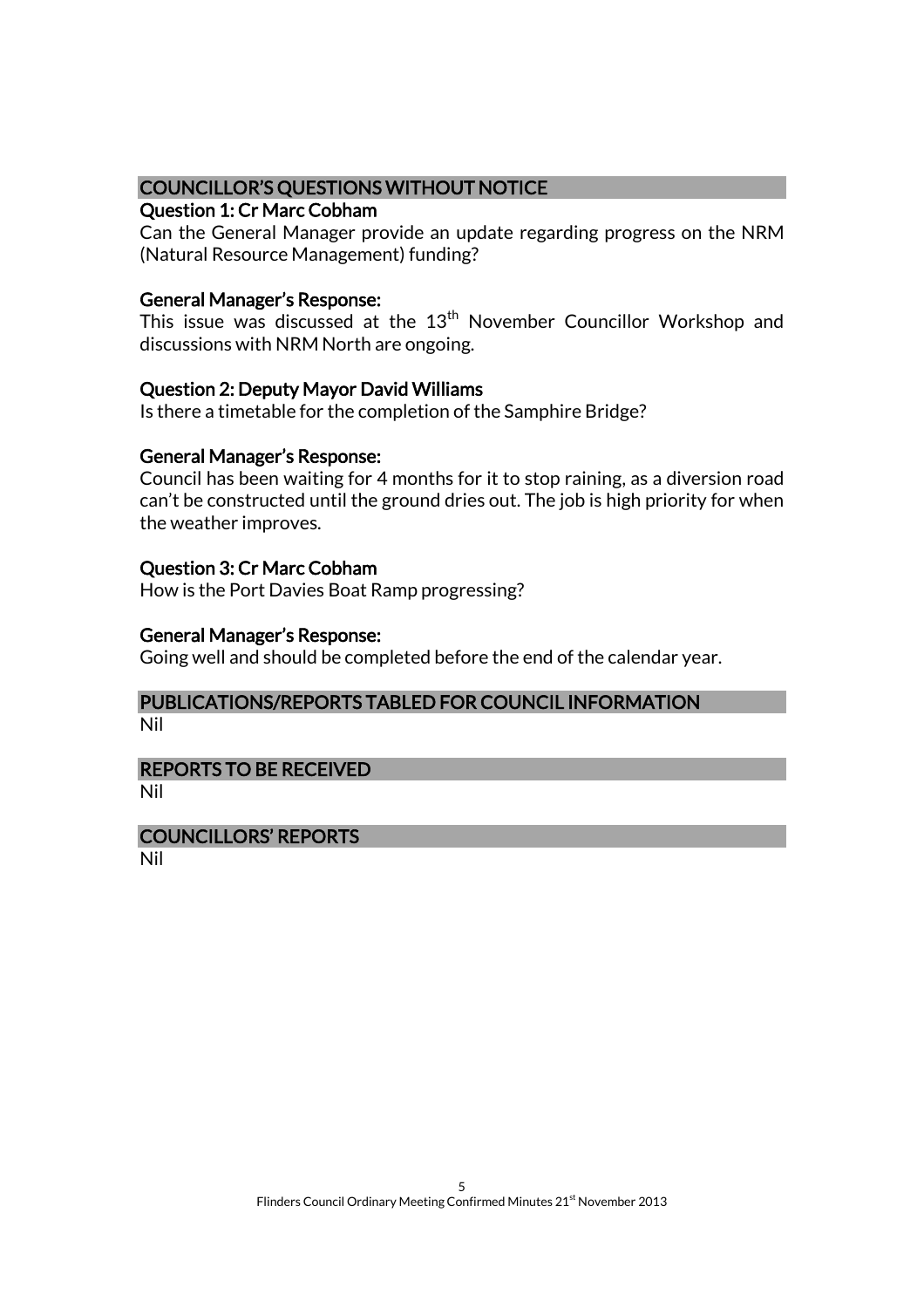### MAYOR'S REPORT:

| <b>ACTION</b>            | <b>Information</b> |
|--------------------------|--------------------|
| <b>PROPONENT</b>         | Mayor C Cox        |
| <b>FILE REFERENCE</b>    | COU/0600           |
| <b>ASSOCIATED PAPERS</b> | Nil                |

#### REPORT:

#### ACTIVITIES:

| 17/10/13          | <b>Council Meeting</b>                                   |  |
|-------------------|----------------------------------------------------------|--|
|                   |                                                          |  |
| 17/10/13          | Book Launch - "Flinders Island Ian Rolfe Photography"    |  |
|                   | Flinders Island Show including presentation of Community |  |
| 18/10/13          | Awards                                                   |  |
| $19/10 - 2/11/13$ | Deputy Mayor as Acting Mayor                             |  |
| 24/10/13          | Acting Mayor: C8 Summit                                  |  |
| 26/10/13          | Acting Mayor: FITA Dinner for King Island Visitors       |  |
| 29/10/13          | Acting Mayor: Regional Arts Dinner                       |  |
|                   | Presentation to Thriving Neighbourhoods Conference       |  |
| 30/11/13          | (Melbourne)                                              |  |
| 3/11/13           | Tour de Flinders                                         |  |
| 3/11/13           | Museum - Opening of Music Exhibition                     |  |
| 11/11/13          | <b>School Association Meeting</b>                        |  |
| 12/11/13          | <b>Furneaux Group Health Special Committee Meeting</b>   |  |
| 13/11/13          | <b>Council Photos</b>                                    |  |
| 13/11/13          | <b>Councillor Workshop</b>                               |  |

## Book Launch

Ian Rolfe, a well-travelled photographer and longtime visitor to the island has produced a book of his photographs of Flinders Island. Ian is a Fellow of the Australian Photographic Society (FAPS) and has been awarded the distinction "artiste" from the International Society of Photographic Art. His panoramic photographs are currently used in a European Image Library and in one South East Asian Stock Library. He also conducts up to 12 Photographic Workshops each year both locally and to overseas destinations. Ian has been bringing photographic groups to Flinders for many years. The book was launched at Vistas on the  $17^{\text{th}}$  of October and is available at island outlets.

## Flinders Island Show: Community Awards

Firstly I would like to congratulate the Works & Services Staff whose speedy instigation of temporary solutions to supply water to toilets etc. allowed the Show to go on. A major breakage in the town water supply pipe under the pavilion was discovered early show morning.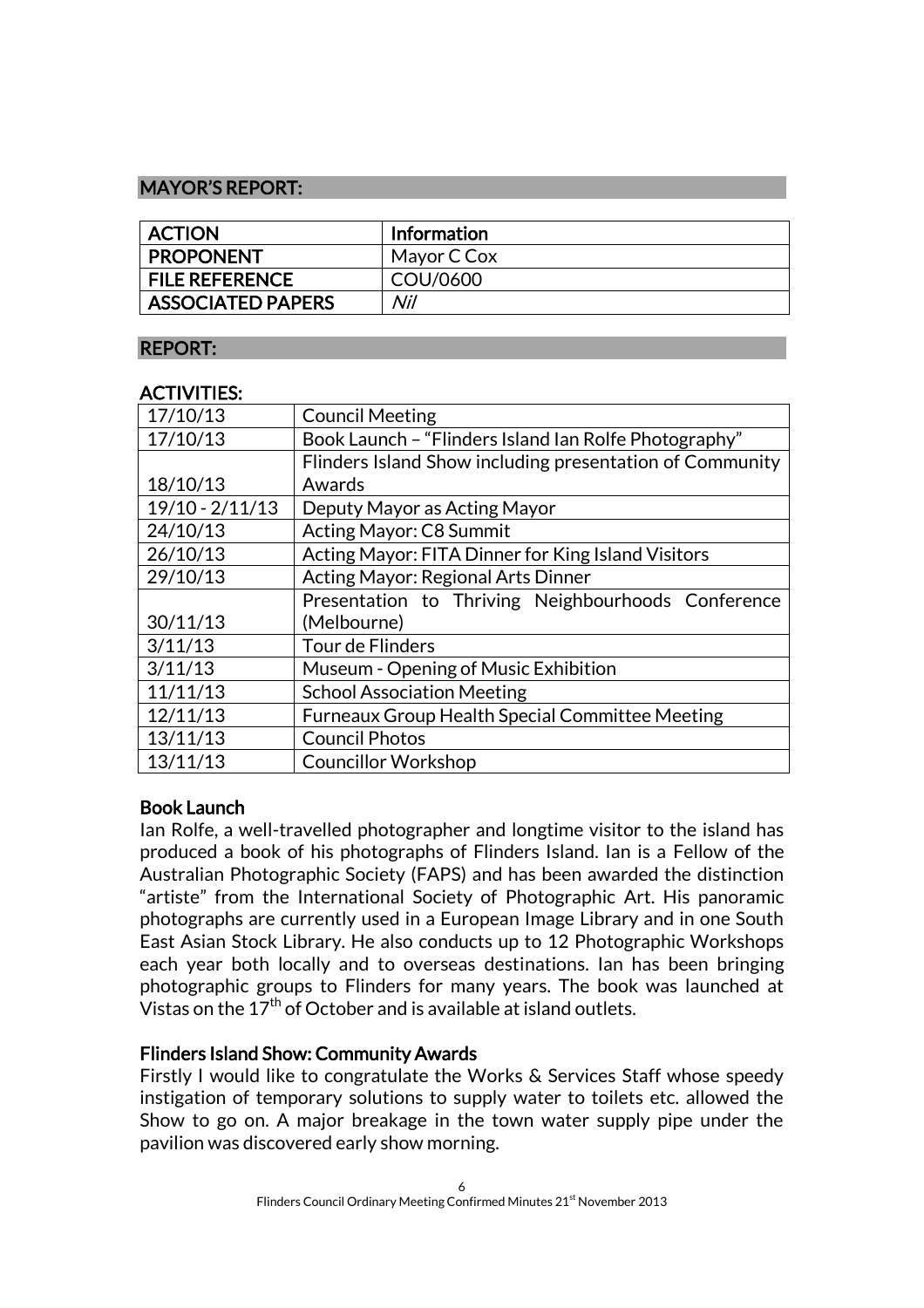Just as importantly on behalf of the community I would like to thank all the show organisers, their assistants and stewards, stall holders and pavilion contributors and anyone else I have missed, it is your combined effort that makes the show so successful.

Ruby Blyth was awarded with a well-earned Life Membership to the Show Society in recognition of her contribution over many years to the running of the show.

Congratulations to Chloe Picket being awarded the Lions Young Citizen of the Year.

The Flinders Municipality has the highest volunteer participation rate in Australia. The 2011 census identifies Flinders volunteer participation rate for the 2011 census at 39%. The Australian average is less than 18% and Tasmania less than 20%.

The Flinders Council this year recognised the contribution this voluntary work adds to the social structure of the islands awarding the Citizenship Award to two worthy recipients whom you the community have identified as worthy of receiving this very public recognition.

Kim Murphy, a lady who quite often goes under the radar but who is continually giving here time to assist community groups in a myriad of ways. Kim is totally committed to ensuring the Catholic Church remains a strong presence in the community, was an early member of the Volunteer Ambulance assisting with both the recruitment drive and those famous cabarets. Beneficiaries of her assistance are the Lady Barron Exercise Group, Lady Barron Hall Committee, Fitness on Flinders and many causes for which Kim organises novel fundraising events. With her husband Spud's company, Kim has camped at the top of the mountain in all-weather as marshals for the Three Peaks Race and been caretakers at the Deal Island National Park.

Colleen Patterson in recognition, not just for her continuing contribution to community groups, but also for the huge amount of work that she did with the youth on the island way back when this award did not exist. Colleen's other contributions include freely given service as a Justice of the Peace for 30 years, A member of the Island Rate-Payers Association that was instrumental in getting power to Lady Barron, an active supporter of the Anglican Church, Hospital Auxiliary, Lady Barron Hall Committee, Lapidary Club and other good causes.

A Special Award was also made to Kathleen Ives-Heap and David Heap for outstanding services to the community's health and well- being. Arriving on the island seven years ago David and Kathleen have worked as a team to inspire,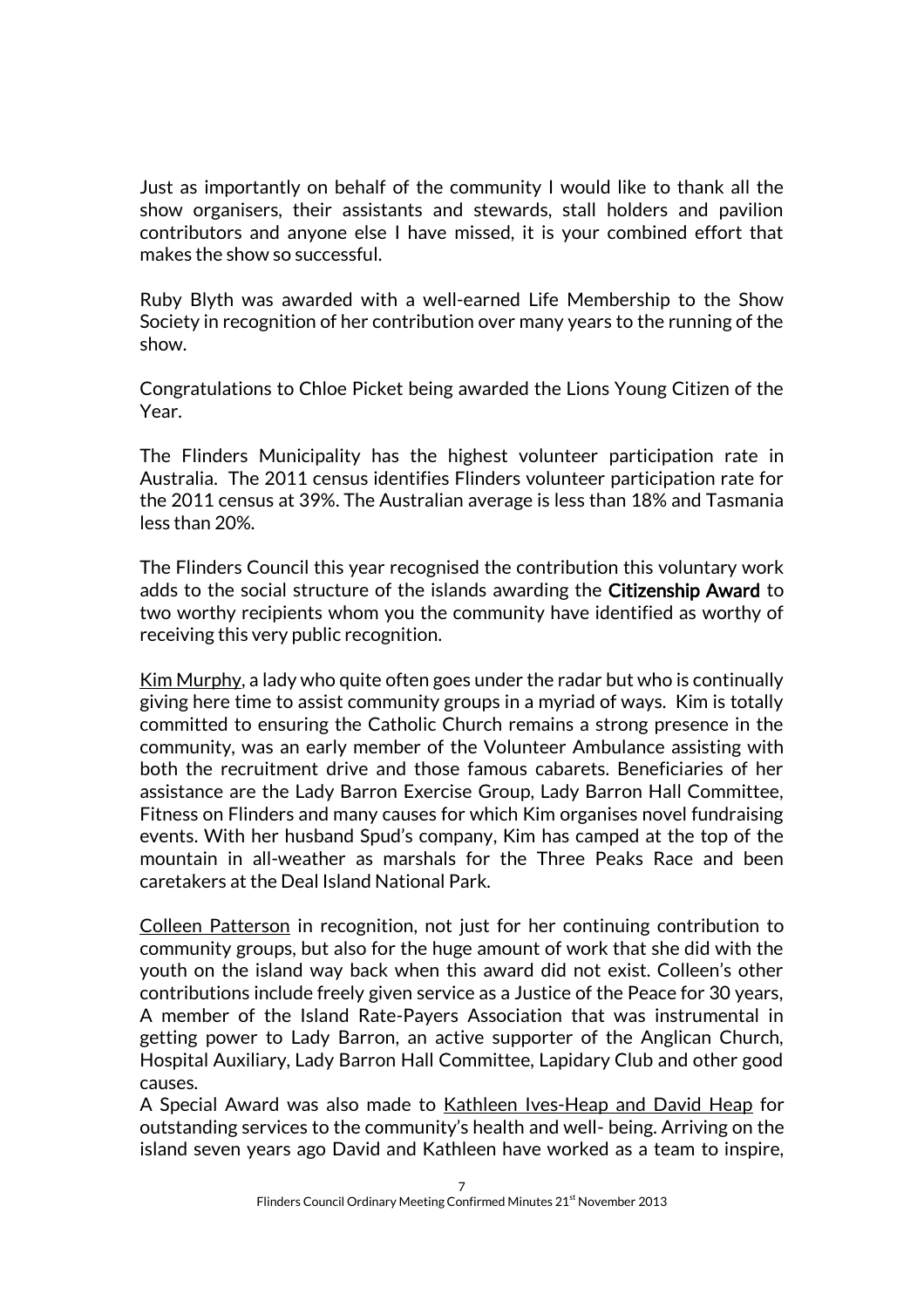encourage and support a large proportion of the community to become considerably more health conscious through increasing physical activity, changing attitudes towards diet and increasing an enjoyment of music.

#### Thriving Neighbourhoods Conference

I made a 20 minute presentation to this Conference on the issues faced in developing a thriving neighbourhood in a small remote community. The presentation on Flinders was a reality check and in direct contrast to the other presentations that focused on developing or renewing urban areas. The presentation was well received and during following questions I was advised by a University Professor that the strength of our community was in our people. Our huge volunteer contingent is an indication of our ability to get in and do and not just ask for it to be done. His analogy was with Adelaide where the Council has spent three years developing street communities and is now withdrawing, hoping the street businesses will take ownership of them. I was surprised at how many of the larger Councils run kindergartens, which I learnt are not the jurisdiction of the Education Department in Victoria. Many are dealing with developing areas of migrants and finding ways to encourage them out of isolation and to link old and new neighbourhoods. Our issues are different but what is not different is that it is LOCAL Government, i.e. Councils are doing the groundwork to make better communities.

## Tour de Flinders

The Lions Club bike ride went on, but the strength of the wind hampered the riders and possibly deterred some. This annual event is organised by the Lions Club members and is a welcome contribution to the islands event calendar. A BBQ at Yellow Beach was a welcoming end to the ride.

#### Museum – Music Exhibition

Around one hundred and forty people were at the Museum on the  $4<sup>th</sup>$ November to witness the opening of the exhibition on music in the islands. The organisers and contributors have put together an exhibition that spans not only the years but the many genres of music and musicians that have shared their skills and love of music over those years. I strongly encourage you to visit the Museum and witness the depth of this exhibition for yourself. Congratulations and thank you to the organisers and museum volunteers on the professionalism of this exhibition.

#### School Association

The School Association is now incorporated and the Parents and Friends funds are being transferred to the Association in preparation for the closing of the Parents and Friends Group. The purpose of Parents and Friends will now be served by either the Association itself or by specific purpose subcommittees.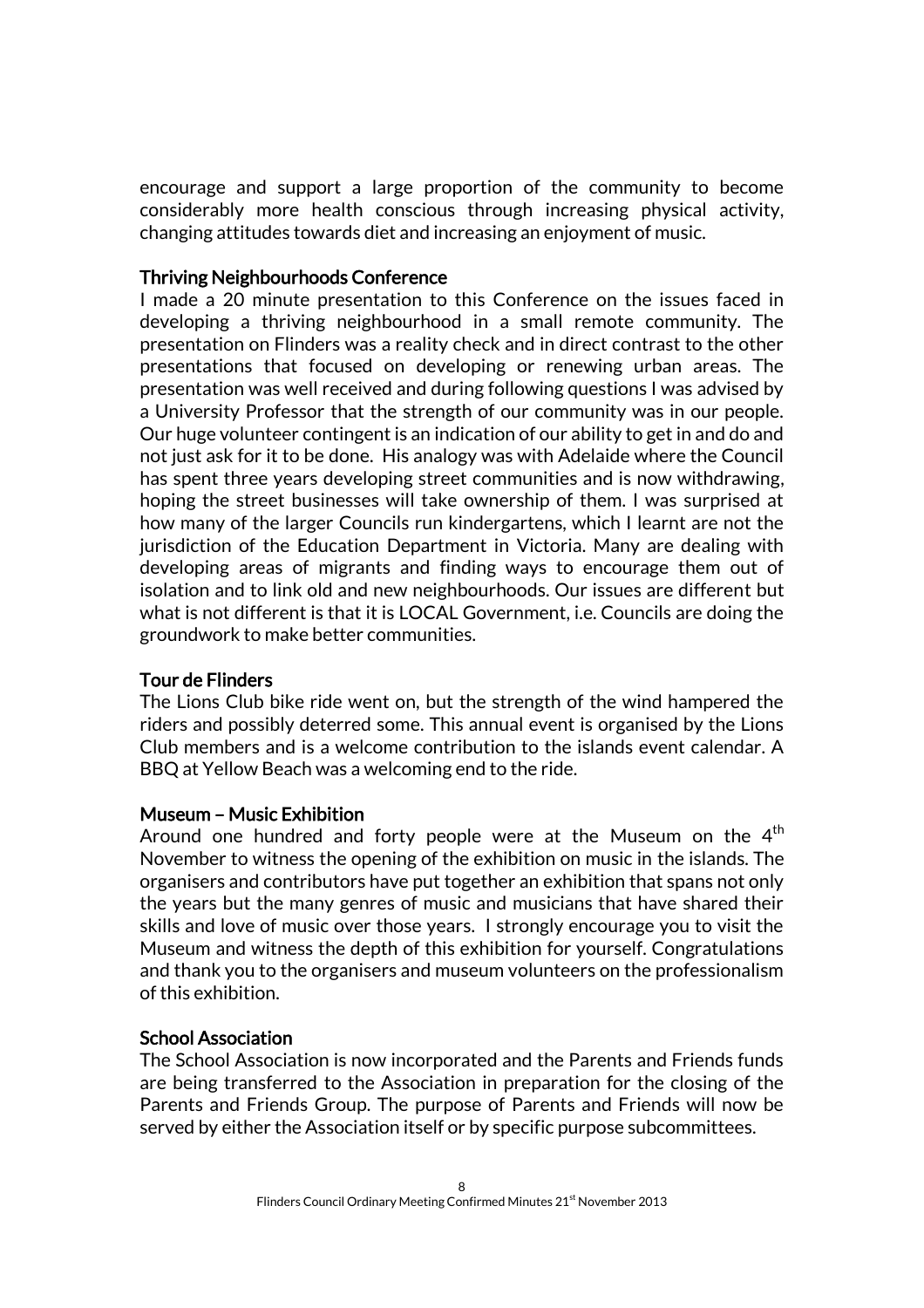A Sun Safe Policy was approved by the Association with the Homework Policy and Grievance Policy to be considered for ratification at the December meeting. Class options for 2014 were previewed and it is expected that student numbers will be in the low 70s.

## The C8 Summit

The Acting Mayor represented Flinders Council at the inaugural C8 Summit held in Launceston.

### Tourism Association

The Acting Mayor attended the dinner organised by Flinders Island Tourism Association and held at the Furneaux Tavern to welcome 19 King Island visitors.

### Regional Arts

The Acting Mayor attended dinner at the Interstate Hotel to thank Kylie Easterly for coming here as an Arts Consultant as part of a professional development project for our local art group.

| <b>Aussie Merchandise</b>          | Australia Day Merchandise                          |
|------------------------------------|----------------------------------------------------|
| Ecotourism Australia               | Global Eco Asia-Pacific Tourism Conference         |
| <b>LGAT - Media Release</b>        | Head-works Charges                                 |
| Taswater                           | <b>Head-works Charges</b>                          |
| <b>Taswater</b>                    | New General Manager for Legal & Governance         |
|                                    | Agendas for General Meeting of Taswater and        |
| <b>Taswater</b>                    | AGM of Ben Lomond Water - 7/11/13                  |
| <b>Premier's Physical Activity</b> | Medibank Active Tasmania Awards                    |
| Council                            | Presentation - 6/7/13                              |
|                                    | Role of Local Government Survey - thank you        |
| Nick McShane                       | and update                                         |
| Garage Sale Trail Foundation       | Promotional materials for 26 <sup>th</sup> October |
| Forestry Tasmania                  | Getting engaged                                    |
| <b>Community Achievement</b>       |                                                    |
| Awards                             | Invite to gala presentation dinner - 22/11/13      |
|                                    | 2013 Annual Stakeholder Report Presentation        |
| Launceston Airport                 | 26/11/13                                           |
| Hon David O'Byrne MP               | Response re lowering speed on gravel roads.        |
| <b>Southern Cross</b>              | Young Achiever Awards now open.                    |
|                                    | Bushfire Inquiry now complete - 103                |
|                                    | recommendations. Report and government             |
| <b>Premier Lara Giddings</b>       | response at www.dpac.tas.gov.au.                   |
| <b>Quadrant Superannuation</b>     | Invite to Navigating Through The Noise - It's      |
| Scheme                             | Not All About Income - 20/11/12                    |

## CORRESPONDENCE IN: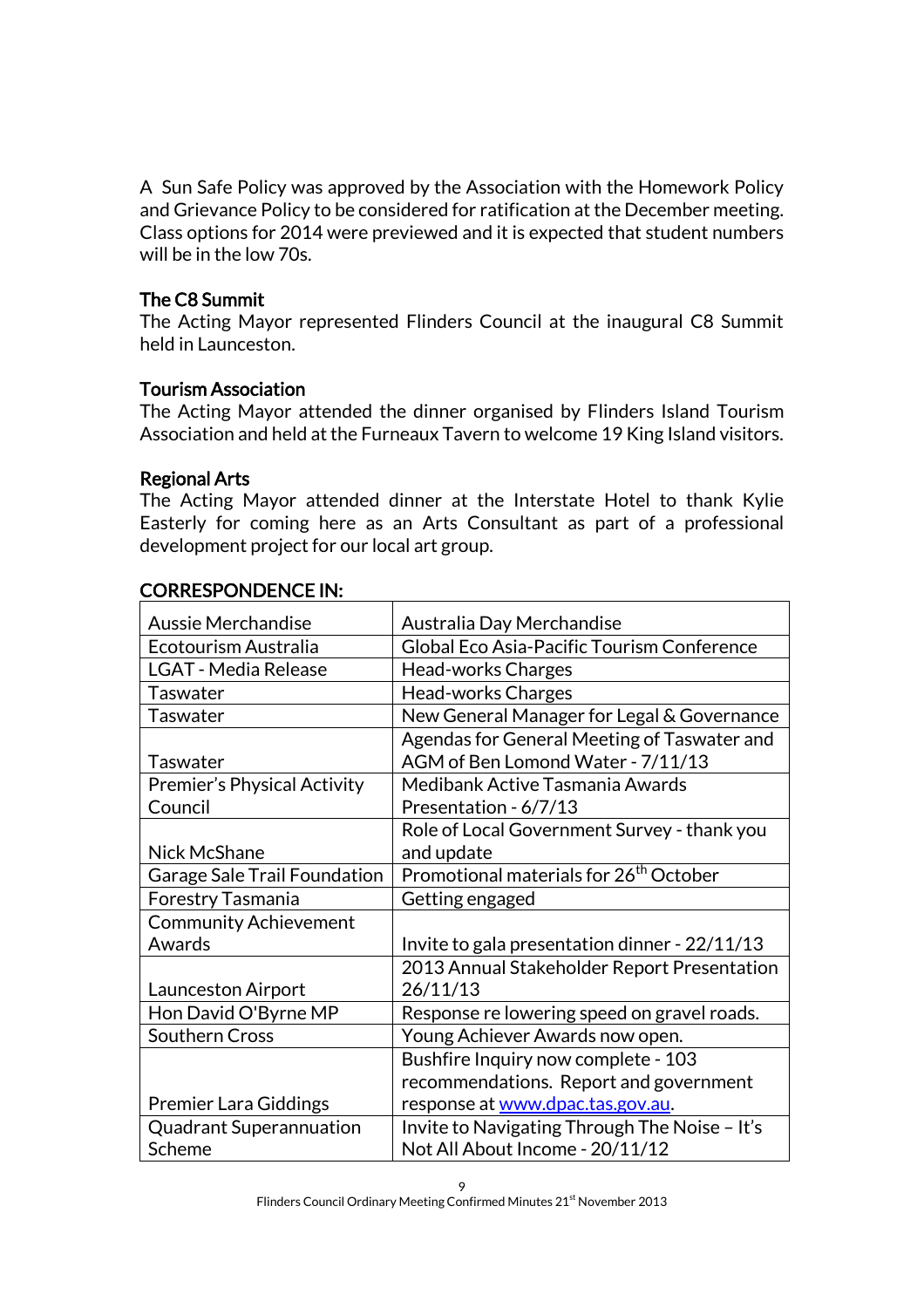|                             | Report available on review into Councillor    |
|-----------------------------|-----------------------------------------------|
| Hon Brian Green MP          | Numbers.                                      |
|                             | 2012/13 Annual Report,                        |
|                             | www.flyingdoctor.org.au/About-Us/Annual-      |
| Royal Flying Doctor Service | Reports.                                      |
|                             | Invite to participate in proposed 2014 review |
| Hon Brian Green MP          | of Councillor Numbers - by 24/12/13           |
| Taswater                    | Quarterly report for Owners Representatives   |
| Roads Safety Advisory       | 2013 Community Road Partnership Awards -      |
| Council                     | 22/11/13                                      |

#### CORRESPONDENCE OUT:

|          |                          | Thank you re Lady Barron Hall &         |
|----------|--------------------------|-----------------------------------------|
| 16/10/13 | <b>Colleen Patterson</b> | <b>Recreational Special Committee</b>   |
|          |                          | <b>Flinders Island Show Secretary -</b> |
| 15/10/13 | Robyn Dilger             | Acceptance                              |

### PUBLICATIONS:

| King Island - Courier             | Wed 6 <sup>th</sup> November           |
|-----------------------------------|----------------------------------------|
| <b>Tasmanian Community Fund</b>   | Annual Report 2012-13                  |
| Garage Sale trail                 | <b>Promotional Materials</b>           |
|                                   | Retail Resurrection; Oct/Nov, Vol. 27, |
| <b>Property Australia</b>         | No. 9                                  |
| <b>Big Issue Magazine</b>         | What's Cooking; Issue 11, 24/10/13     |
| <b>Federal Group</b>              | Inform; Edition 34, 2013               |
|                                   | Be Prepared; November 2013, Issue      |
| Scouts Australia, Tasmania Branch | 10                                     |
| <b>Heart Foundation</b>           | heart2heart; Spring 2013               |
| <b>Brighton Community News</b>    | Vol. 15, 10 <sup>th</sup> Nov 2013     |
| Pitt & Sherry                     | 2013 Sustainability Report             |

## VOTING REQUIREMENTS:

Simple Majority

#### RECOMMENDATION:

That the Mayor's reports be received and accepted.

## **DECISION**

686.11.2013 Moved: Cr M Cobham Seconded: Cr G Willis That the Mayor's report be received and accepted.

# CARRIED UNANIMOUSLY (7-0)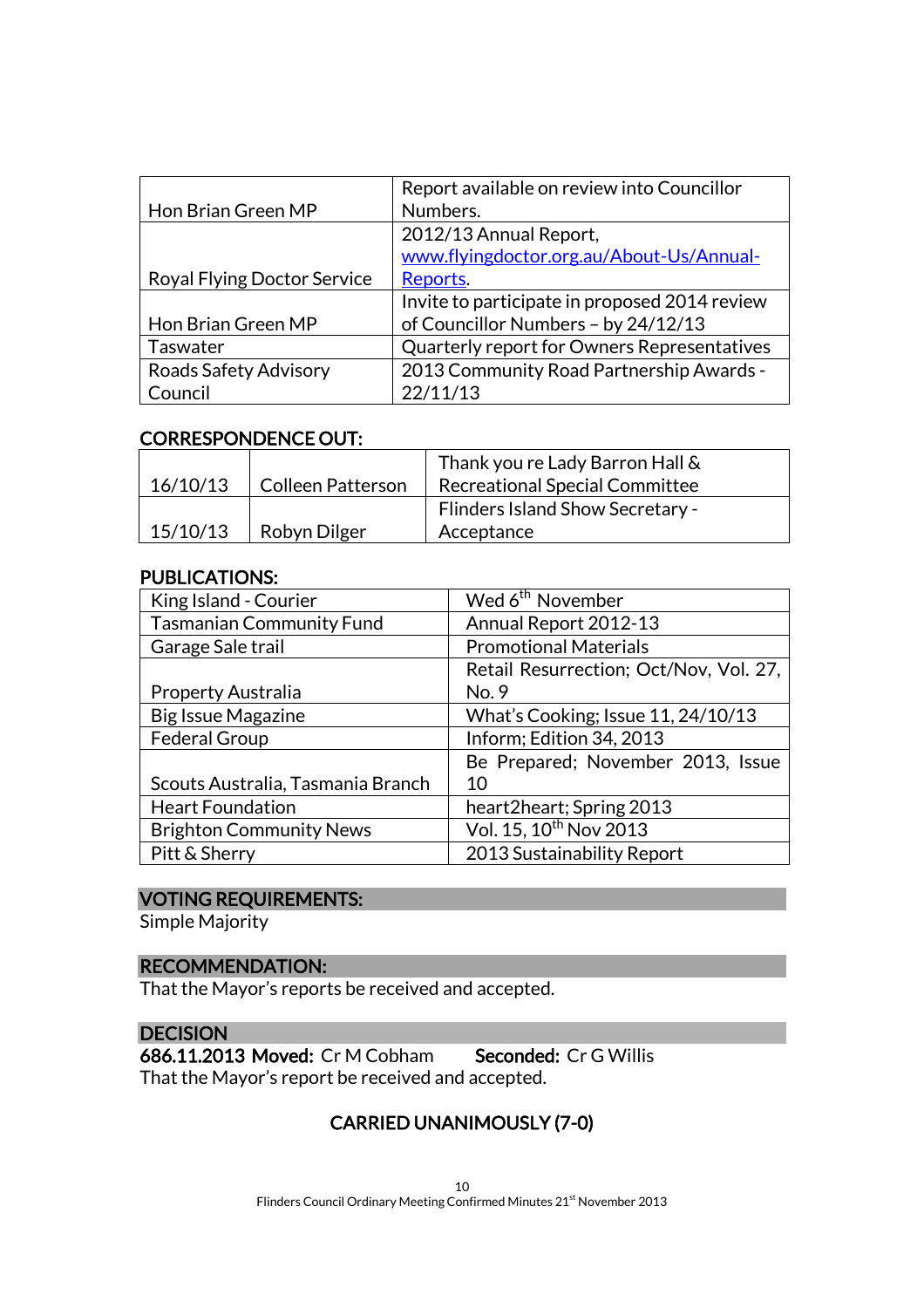For: Mayor Carol Cox, Deputy Mayor David Williams, Cr Marc Cobham, Cr Peter Rhodes, Cr Mary-Anne Roberts, Cr Gerald Willis and Cr Ronald Wise.

Note: The Mayor attended the TasWater Owners' Representatives Quarterly Briefing on the 15<sup>th</sup> November and will distribute their report to Elected Members with comments from the meeting.

Mayor Carol Cox passed the Chair to Deputy Mayor David Williams at 1.05pm.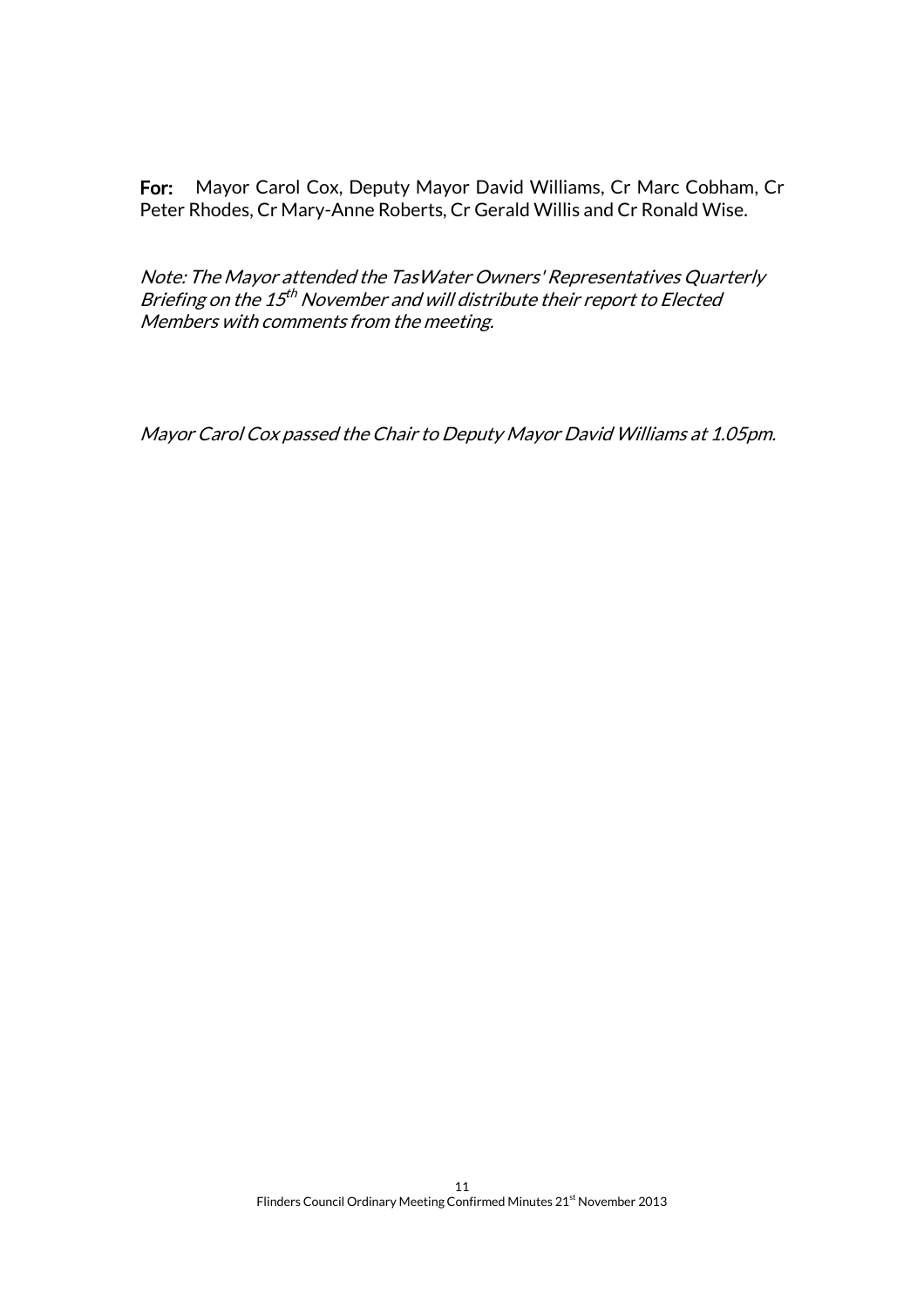## A. NOTICE OF MOTIONS

#### Item A1: Notice of Motion from Mayor Carol Cox – Australia Day Weekend 2014 BBQ

| <b>ACTION</b>            | <b>Decision</b>               |
|--------------------------|-------------------------------|
| <b>PROPONENT</b>         | Mayor Carol Cox               |
| <b>OFFICER</b>           | Raoul Harper, General Manager |
| <b>FILE REFERENCE</b>    | PUB/0101                      |
| <b>ASSOCIATED PAPERS</b> | Nil                           |

#### NOTICE OF MOTION:

That Council provides a free BBQ with healthy food options on the Australia Day weekend in an event to encourage residents and visitors to come together, recognising the wonderful community that we live in.

The funding for the event to come from the current 2013-14 budget allocation for "community festivals".

That the Australia Day committee be disbanded.

#### COUNCILLOR'S REPORT:

Since the  $26<sup>th</sup>$  January 2008 Council has held a free BBQ and supporting activities on the Australia Day public holiday, using the day to recognise how fortunate we are in having chosen this corner of the world to live in.

Historically and unusually, the event has been organised by a Councillor or Council Committee with minimal staff assistance. The most recent event was organised by Cr Marc Cobham, with the assistance of fellow Councillors, Gerald Willis and Peter Rhodes. Cr Cobham resigned from the committee in March of this year having played a lead role for the previous 4 years.

Council currently has the staff capability, capacity and budget to manage such an event without the need for a sub committee of Council as an organising committee. The committee as it exists is superfluous, no matter what the outcome of the rest of this Notice of Motion. Thus, I ask for Councillors support to close the Australia Day Committee.

The issue of celebrating Australia Day or having an island celebration on some other date has been discussed by Councillors at workshops on the 4<sup>th</sup> of April and the  $2^{nd}$  May 2013, but no motion has been forthcoming to initiate change.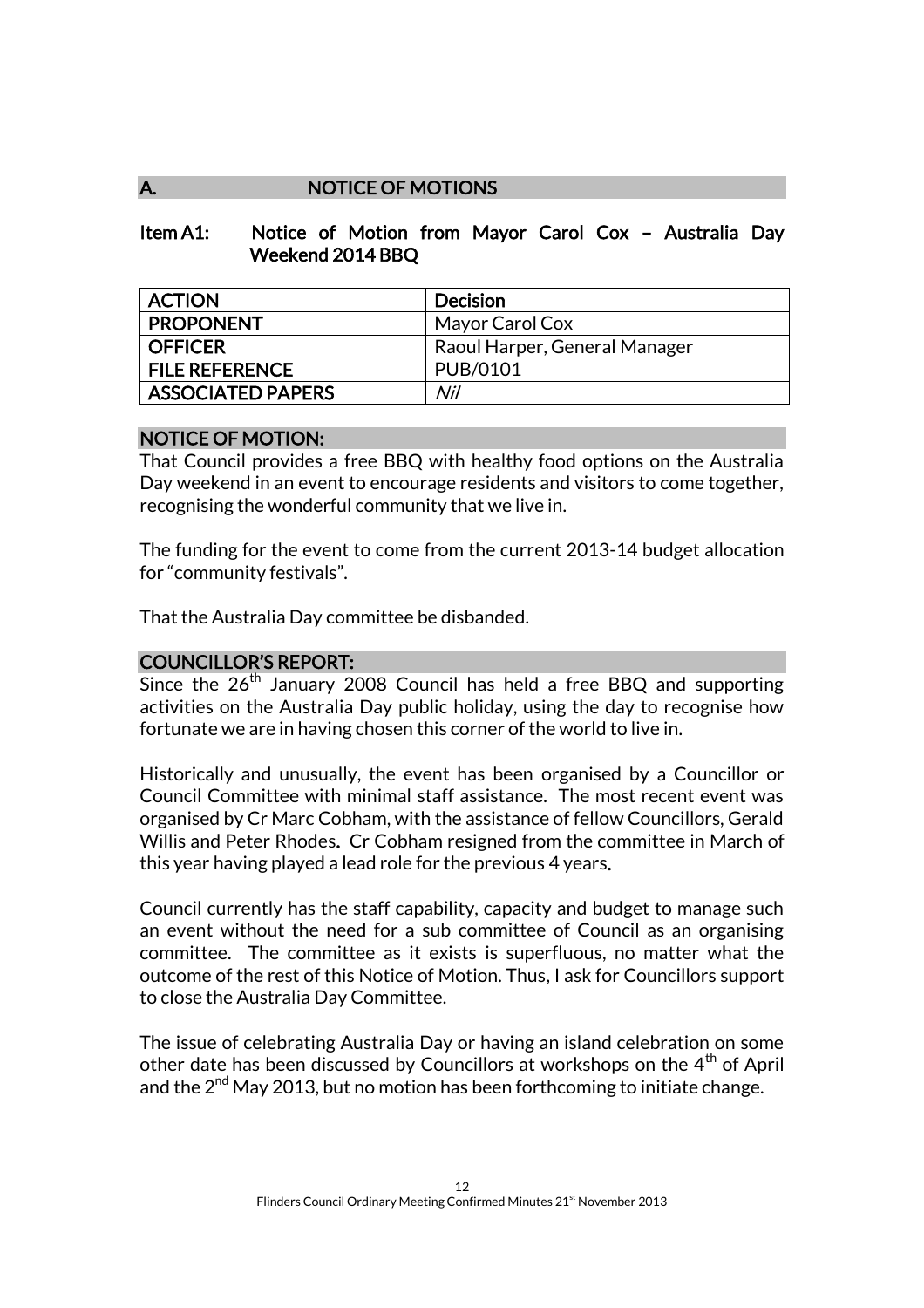Residents, both permanent and occasional, have come to enjoy the opportunity to meet together each Australia Day to catch up and get together as a community, including visitors to the island.

The Australia Day weekend is only two months away and both the community and the Lions Club, which has traditionally cooked the BBQ at the event, have no expectation that what has become a well attended annual event for the past 5 years will not occur in 2014. A clear decision needs to be made by the elected members as to the holding of the event so that, the Lions Club, the Council staff and the community can be informed.

The 2013-14 Annual Operational Plan on page 3 outlines that there will be a focus on supporting existing events:

"A renewed focus on supporting community groups, volunteers and existing events on the island to grow and flourish will be provided."

This is an existing event.

The Council budget estimates for 2013-14 includes \$20,000 for "community festivals/events" and at five months into the financial year, with no festival or major event yet scoped to utilise this funding, it is not inappropriate to use a small portion of the funding for an event on the Australia Day weekend.

The BBQ is an existing event and should be supported as an event that enables community to come together, an action that promotes community wellbeing, enables communication between community members and builds civic engagement.

The event fits with the Council's Mission by "providing leadership, services and support which contribute to the wellbeing … of the Furneaux Community" (Flinders Council Strategic Plan 2011).

In 2014 the Australia Day weekend will again be a long weekend with the Monday also being a proclaimed Holiday. It is a time of year when the weather is good and many part-time residents are on the island. It is good timing for Council to provide an opportunity for community members and regular island visitors to come together encouraging communication between community members whose paths do not often cross.

I bring this motion forward as I have had queries from residents relating to aspects of the event they expect will occur in January and I ask Councillors to support this motion.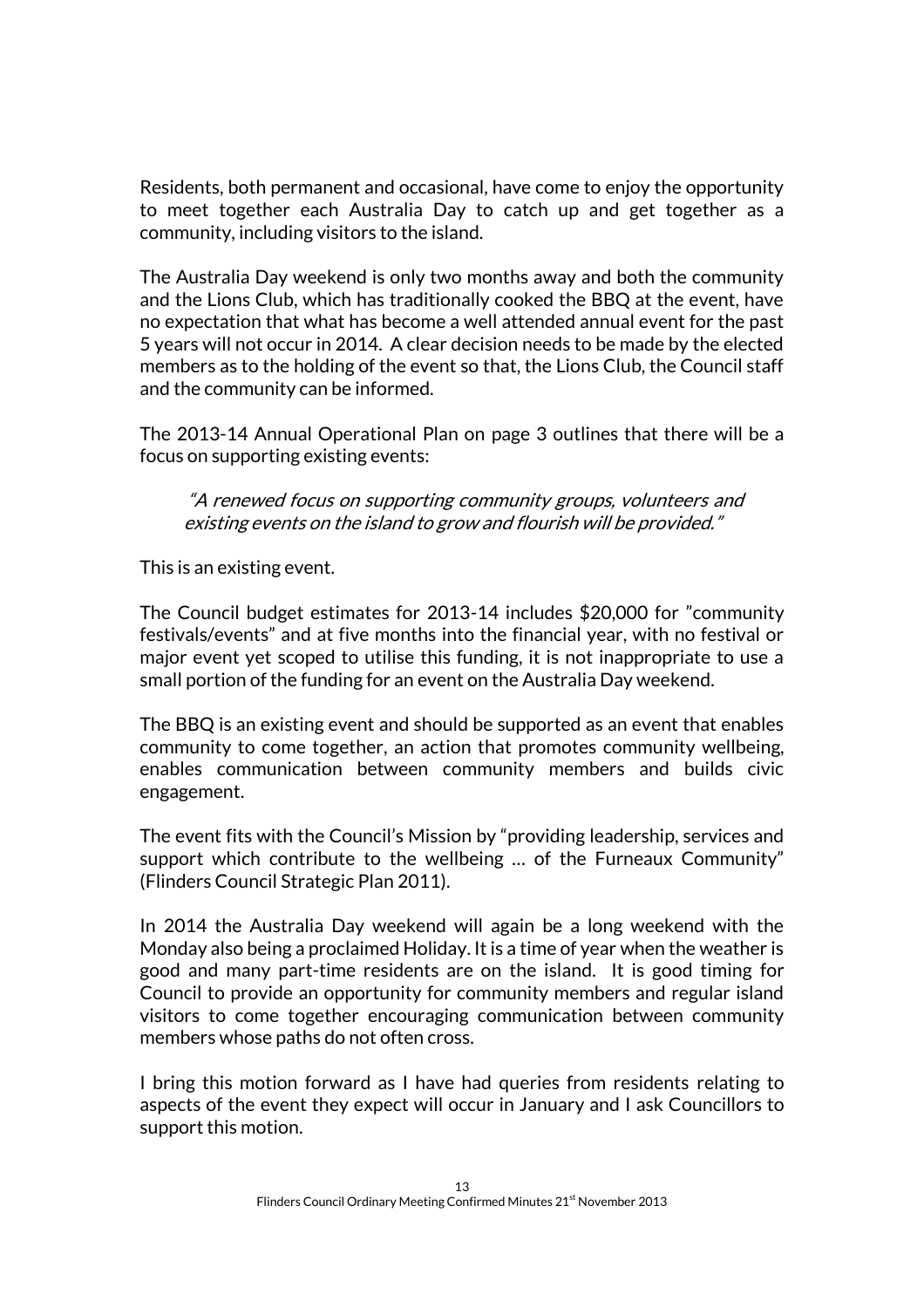## PREVIOUS COUNCIL CONSIDERATION:

4<sup>th</sup> of April and 2<sup>nd</sup> of May 2013 Councillor Workshops.

## OFFICER'S REPORTS:

Council has for many years played a direct role in organising an event based around the Australia Day celebrations. This has usually been organised by a Committee of Council with Cr Cobham playing a lead role now for many years. The Notice of Motion calls for Council to commit funding to deliver an event on the Australia Day weekend. As outlined a budget allocation to support such an event is already in place. The motion also calls for the Australia Day Committee to be disbanded and for staff to organise and manage the delivery of the event.

Council has previously workshopped ideas around supporting an Australia Day event or another event that could be delivered on a date that could be less divisive for some members of our indigenous community than Australia Day. No formal decision by Council exists to direct staff one way or another at this time. The Australia Day Committee still exists and as such one would expect that an event would be held as usual. Be that as it may, the motion calls for the Committee to be disbanded and for staff to take on the role of organising and managing the event within an existing budget allocation. While the report provided in support of the motion outlines that Council has the capacity at a staff level to deliver such, it would coincide with an exceptionally busy period for the Community Development Staff with the School Holiday Program in full swing. In discussion with staff on the matter, the flexibility provided within the motion at hand is supported and would allow staff to explore what options may be available to partner with other community groups/organisations to deliver an event on the weekend highlighted. Staff have the capacity to deliver an event if the existing Australia Day Committee were to be disbanded although it needs to be said that this will add a significant load to an already very busy time of the year.

With a budget allocation already in place and staff willing and able to assist, the decision to hold an event on the Australia Day weekend and whether or not to disband the Committee are decisions for the elected member group.

## STATUTORY REQUIREMENTS:

Local Government Act 1993

## POLICY/STRATEGIC IMPLICATIONS:

4.0 Community Safety, Engagement and Enterprise - Through positive Council-Community partnerships, enhance people's security, inclusion and well-being.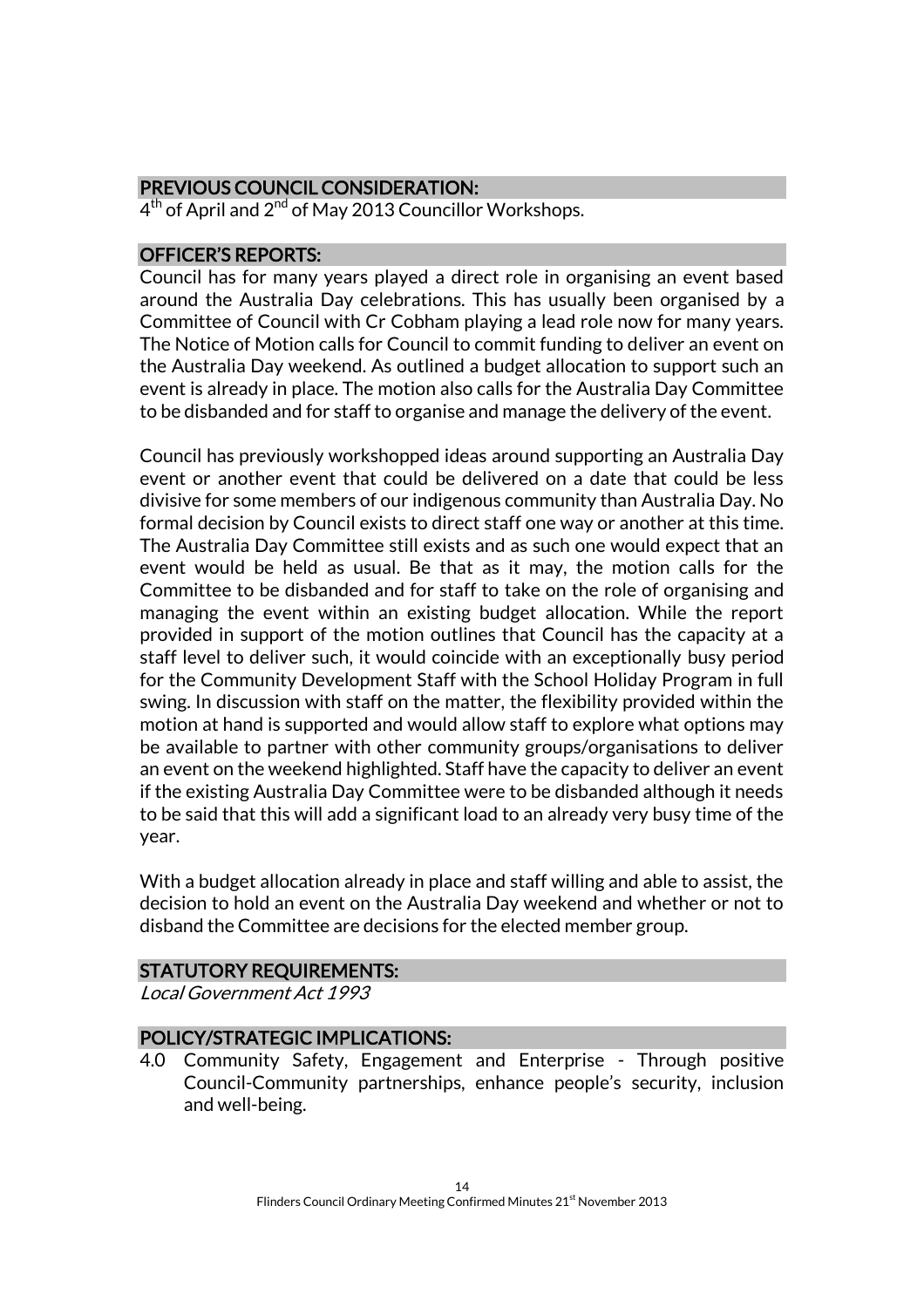- 4.3 Maintain and develop productive, constructive relationships with the community and organisations involved in delivery of strategic services and activities in the islands.
	- 4.3.2 Build civic engagement and increase civic pride through evidence based research, agreed events, programs and improved communication with the community.

### BUDGET AND FINANCIAL IMPLICATIONS:

A budget allocation is already in place.

#### RISK/LIABILITY:

Minimal

### VOTING REQUIREMENTS:

Absolute majority.

#### OFFICER'S RECOMMENDATION:

- 1) That the Australia Day committee be disbanded.
- 2) That the General Manager direct Council staff to develop and deliver a BBQ on the Australia Day weekend from the existing budget allocation for such events.

#### **DECISION**

687.11.2013 Moved: Mayor C Cox Seconded: Deputy Mayor D Williams

- 1) That the Australia Day Committee be disbanded.
- 2) That the General Manager direct Council staff to develop and deliver a BBQ on the Australia Day weekend from the existing budget allocation for such events.

#### AMENDMENT

## Moved: Cr P Rhodes Seconded: Cr G Willis

That the following words: 'That the Australia Day Committee be disbanded' be removed and replaced with the words 'That responsibility for organising the Australia Day/Community event be delegated to the Community Development Special Committee'.

688.11.2013 Moved: Cr M Roberts Seconded: Deputy Mayor D Williams That the motion be now put.

# CARRIED (5-2)

For: Mayor C Cox, Deputy Mayor D Williams, Cr M Roberts, Cr G Willis and Cr R Wise.

Against: Cr P Rhodes and Cr M Cobham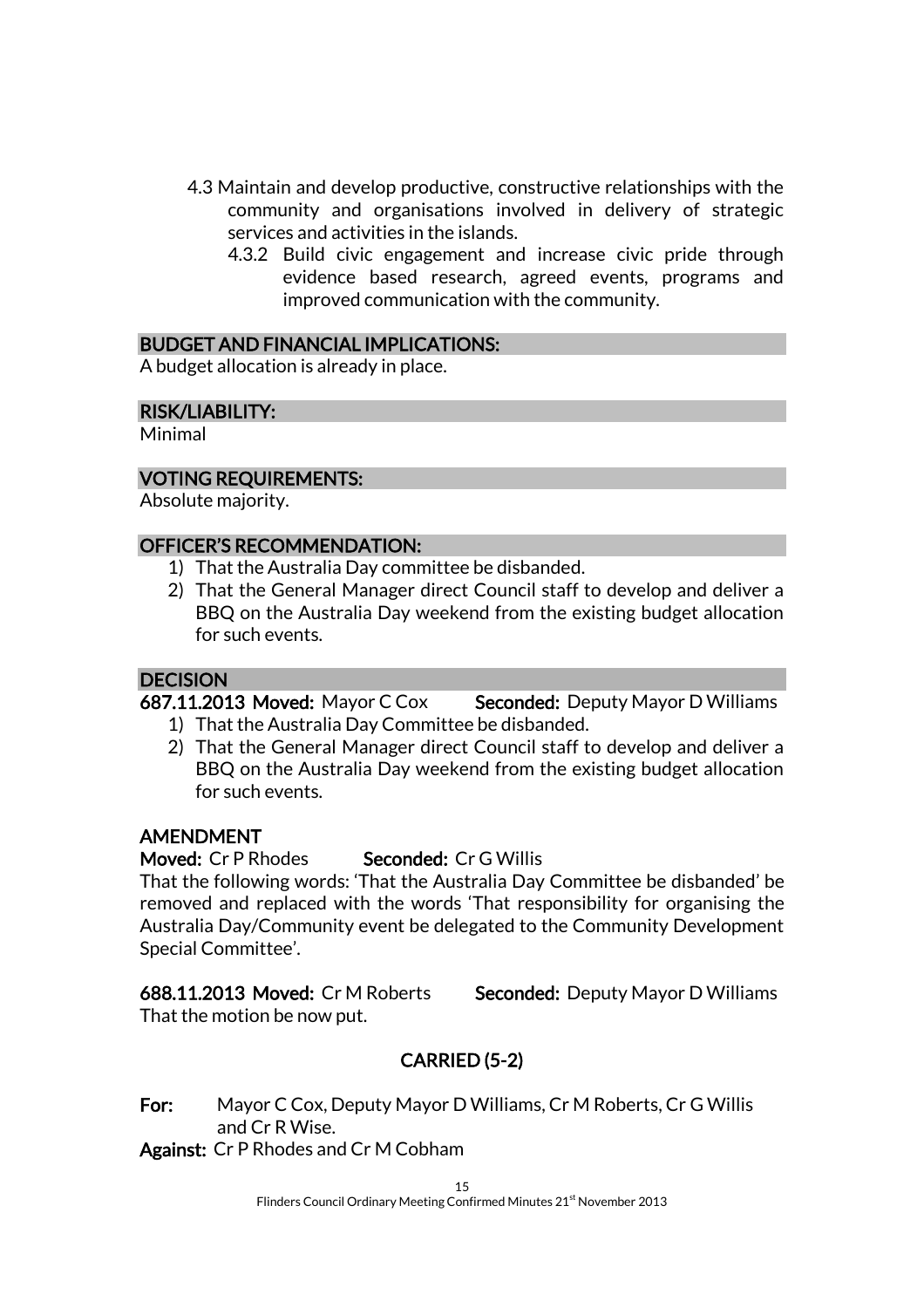## AMENDMENT

That the following words: 'That the Australia Day Committee be disbanded' be removed and replaced with the words 'That responsibility for organising the Australia Day/Community event be delegated to the Community Development Special Committee'.

## LOST (3-4)

For: Cr P Rhodes, Cr G Willis and Cr R Wise.

Against: Mayor C Cox, Deputy Mayor D Williams, Cr M Cobham and Cr M Roberts.

#### SUBSTANTIVE

- 1) That the Australia Day Committee be disbanded.
- 2) That the General Manager direct Council staff to develop and deliver a BBQ on the Australia Day weekend from the existing budget allocation for such events.

## CARRIED (6-1)

For: Mayor C Cox, Deputy Mayor D Williams, Cr M Cobham, Cr M Roberts, Cr G Willis and Cr R Wise

Against: Cr P Rhodes

Deputy Mayor David Williams passed the Chair to Mayor Carol Cox at 1.25pm.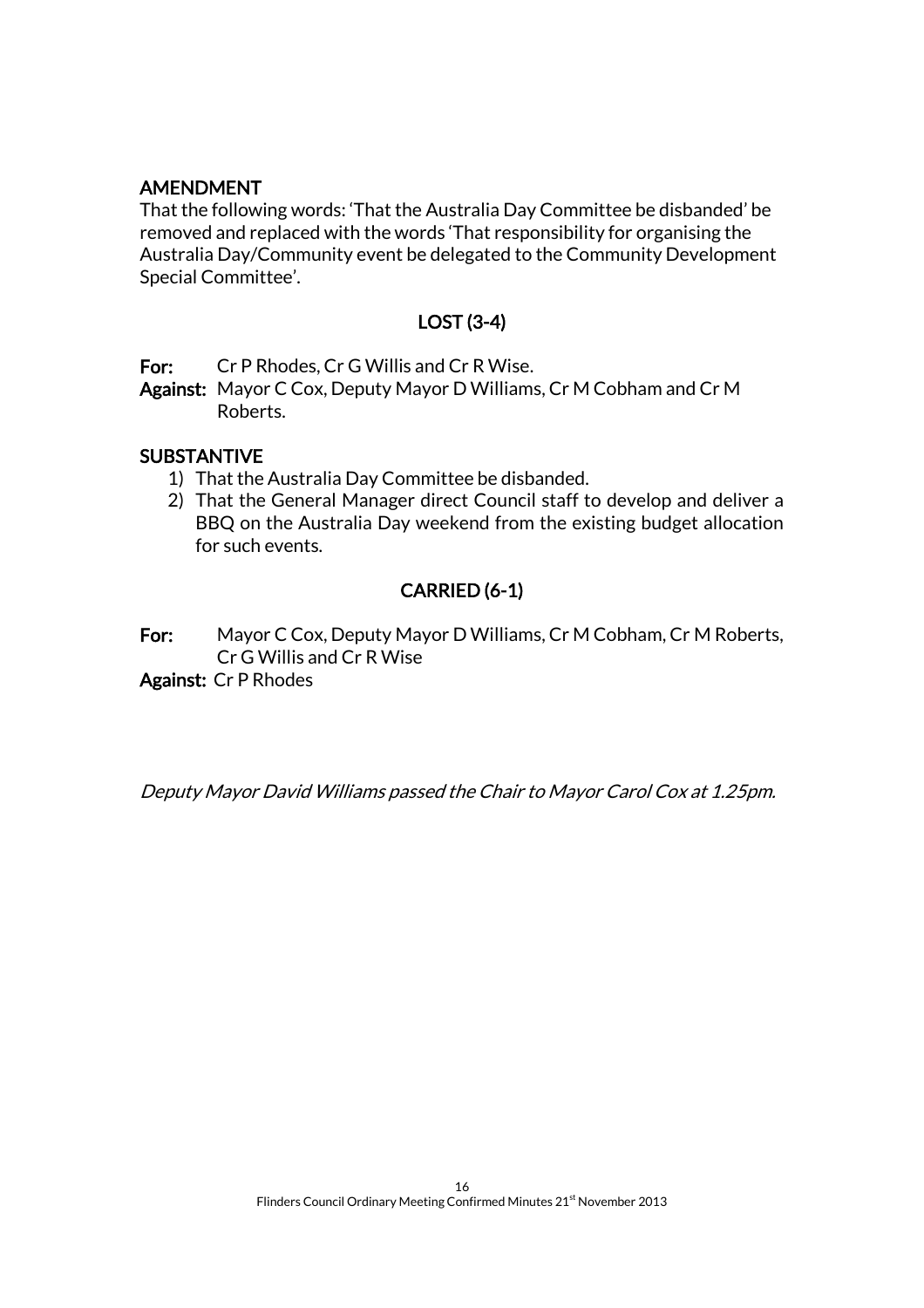### Item A2: Notice of Motion from Deputy Mayor David Williams – C8 Summit

| <b>ACTION</b>            | <b>Decision</b>                        |
|--------------------------|----------------------------------------|
| <b>PROPONENT</b>         | Deputy Mayor David Williams            |
| <b>OFFICER</b>           | Raoul Harper, General Manager          |
| <b>FILE REFERENCE</b>    | COU/0600                               |
| <b>ASSOCIATED PAPERS</b> | <b>Annexure 1: C8 Discussion Paper</b> |

## NOTICE OF MOTION:

That Council recognise the possibilities that the C8 Summit offers and agree to support the attendance of an elected member at future meetings as long as it is considered to be beneficial to the island community to do so.

### COUNCILLOR'S REPORT:

On Friday 24<sup>th</sup> October I represented Flinders Council at the inaugural C8 Summit which was designed to give elected members of the eight Northern Council (C8) the opportunity to have a greater leadership role in our region and provide a forum to develop a better understanding of the challenges and opportunities facing other Municipalities.

This is, of course, an informal network but it is seen as an opportunity for elected members to discuss and work towards finding solutions to regional problems which might otherwise be tackled independently in different ways. Northern Tasmanian Development will work closely with the group.

The timing of this forum was fitting as presently the whole region is facing many difficult challenges and it was interesting to hear that we all face many of the same problems. These include aging population, the loss of the young people to urban centres as well as the uncertainty of the current economic climate.

Obviously the meaningfulness of any such forum in the long term is the ability to achieve its goals. At this first meeting it was agreed that we should set early and achievable goals not only to establish credibility but also to determine how well we can work together.

Overall this was a successful opening event and I believe that it is worthwhile continuing to support this initiative to do our utmost to develop the relationship into a long term asset for the improvement of the region.

#### PREVIOUS COUNCIL CONSIDERATION: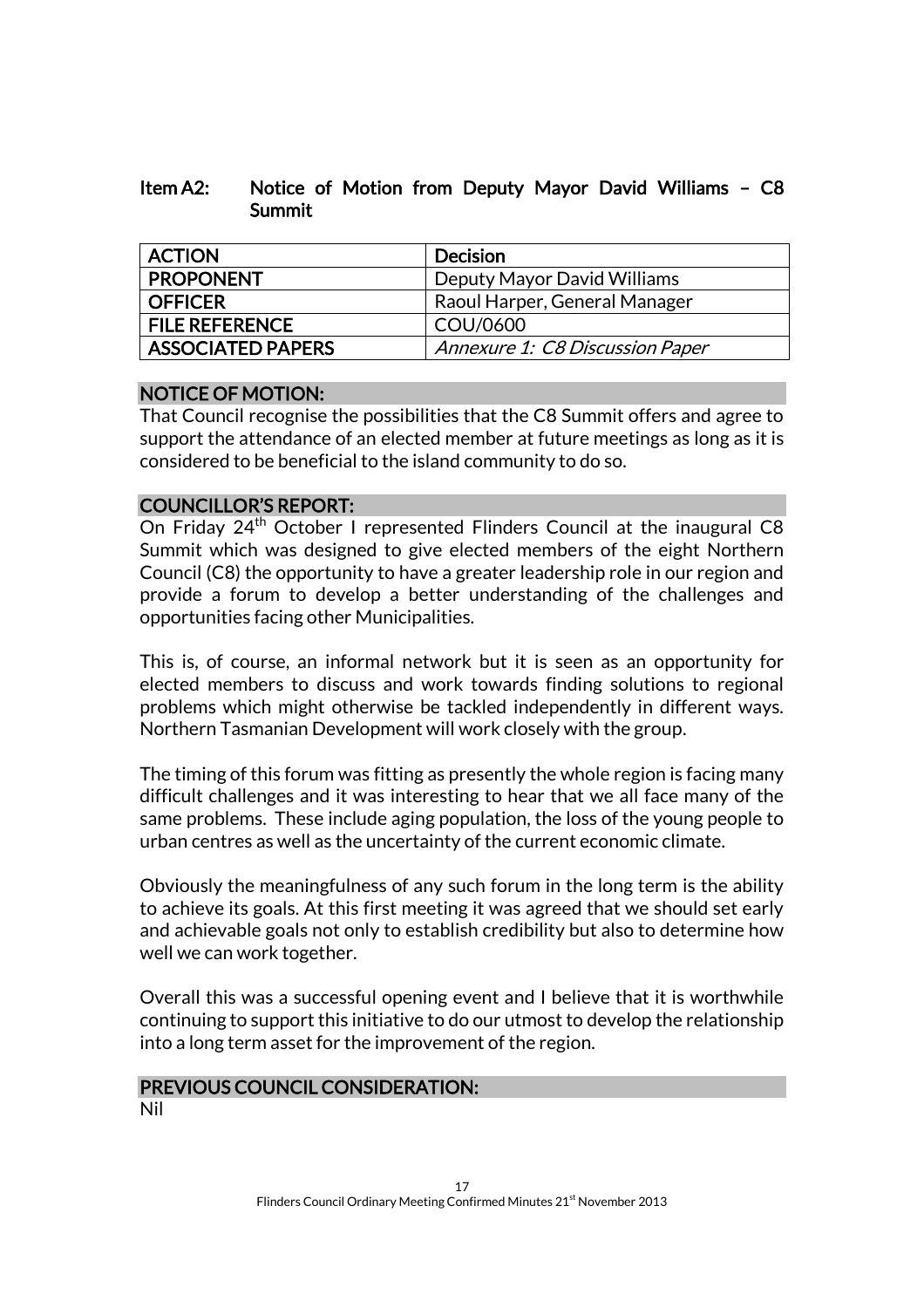### OFFICER'S REPORT:

Engagement with others elected members has the potential to broaden Council's understanding of the issues and opportunities at play in the sector. The C8 Group is a good example of proactive regional collaboration and from all reports was a well attended and positive initiative.

Council has an existing budget allocation that could be used to support attendance. Council should consider selecting a Councillor to attend the meetings and report back to Council as and when required.

The notice of motion is supported.

### STATUTORY REQUIREMENTS:

Local Government Act 1993

## POLICY/STRATEGIC IMPLICATIONS:

- 5.0 Corporate Governance and Intergovernmental Relations
	- 5.2 Develop and maintain an influential network of external stakeholders who understand the needs and direction of Flinders Council and are supportive
		- 5.2.1 Identify key external stakeholders and decision makers and actively introduce Flinders opportunities, issues and proposals to them in a timely and professional manner

#### BUDGET AND FINANCIAL IMPLICATIONS:

Minimal. An allocation for elected member training and travel is in place and often under utilised.

#### RISK/LIABILITY:

Low

#### VOTING REQUIREMENTS:

Simple Majority

#### OFFICER'S RECOMMENDATION:

That Council recognise the potential of the C8 Group to build and foster regional collaboration and agree to support the attendance of an elected member at future meetings.

#### **DECISION**

689.11.2013 Moved: Deputy Mayor D Williams Seconded: Cr M Cobham That Council recognise the possibilities that the C8 Summit offers and agree to support the attendance of an elected member at future meetings as long as it is considered to be beneficial to the island community to do so.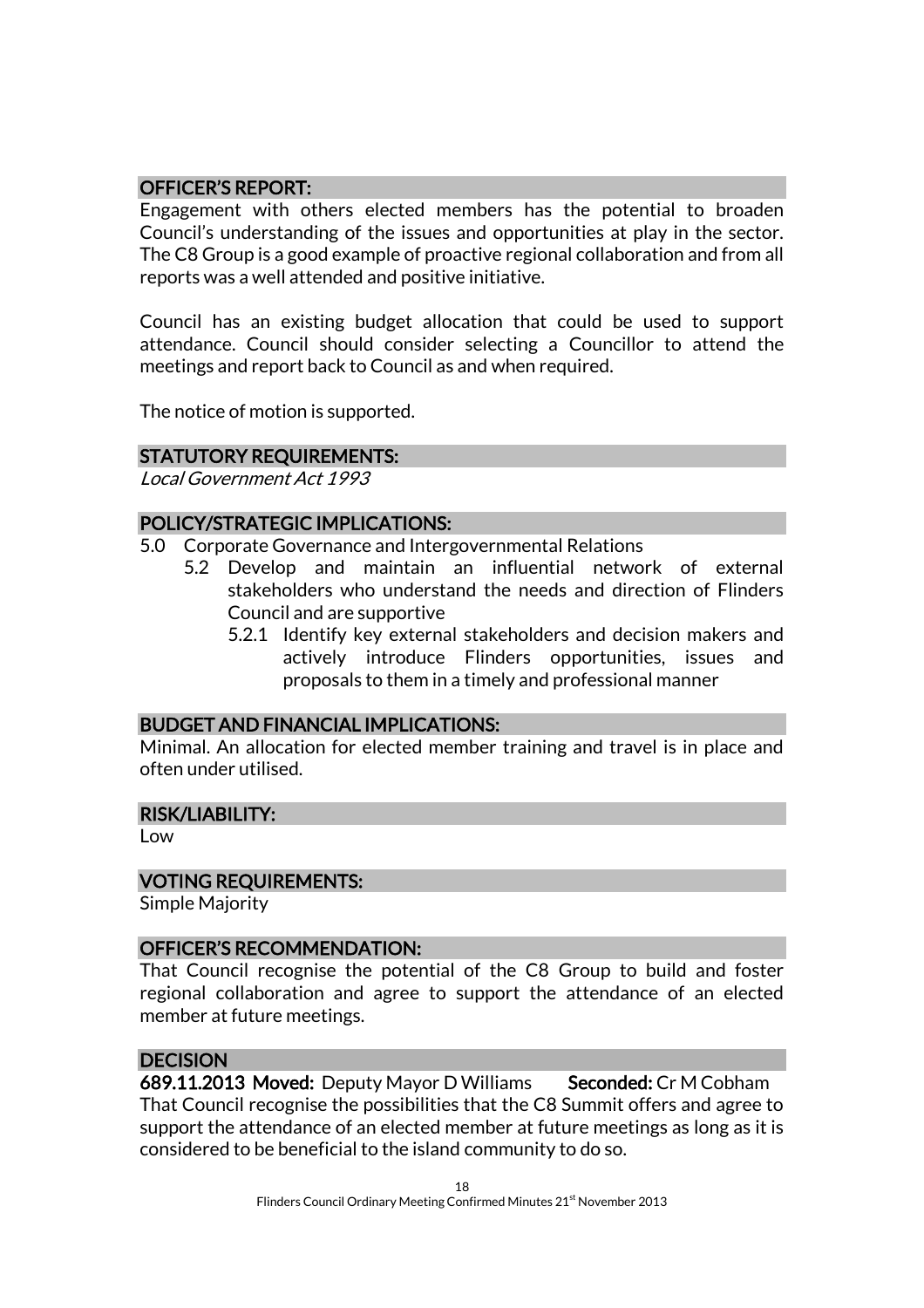## AMENDMENT

690.11.2013 Moved: Mayor C Cox Seconded: Cr M Roberts Replace the word 'attendance of an elected member' with 'involvement of elected member(s)'.

## CARRIED UNANIMOUSLY (7-0)

For: Mayor Carol Cox, Deputy Mayor David Williams, Cr Marc Cobham, Cr Peter Rhodes, Cr Mary-Anne Roberts, Cr Gerald Willis and Cr Ronald Wise.

### SUBSTANTIVE

That Council recognise the possibilities that the C8 Summit offers and agree to support the involvement of elected member(s) at future meetings as long as it is considered to be beneficial to the island community to do so.

## CARRIED UNANIMOUSLY (7-0)

For: Mayor Carol Cox, Deputy Mayor David Williams, Cr Marc Cobham, Cr Peter Rhodes, Cr Mary-Anne Roberts, Cr Gerald Willis and Cr Ronald Wise.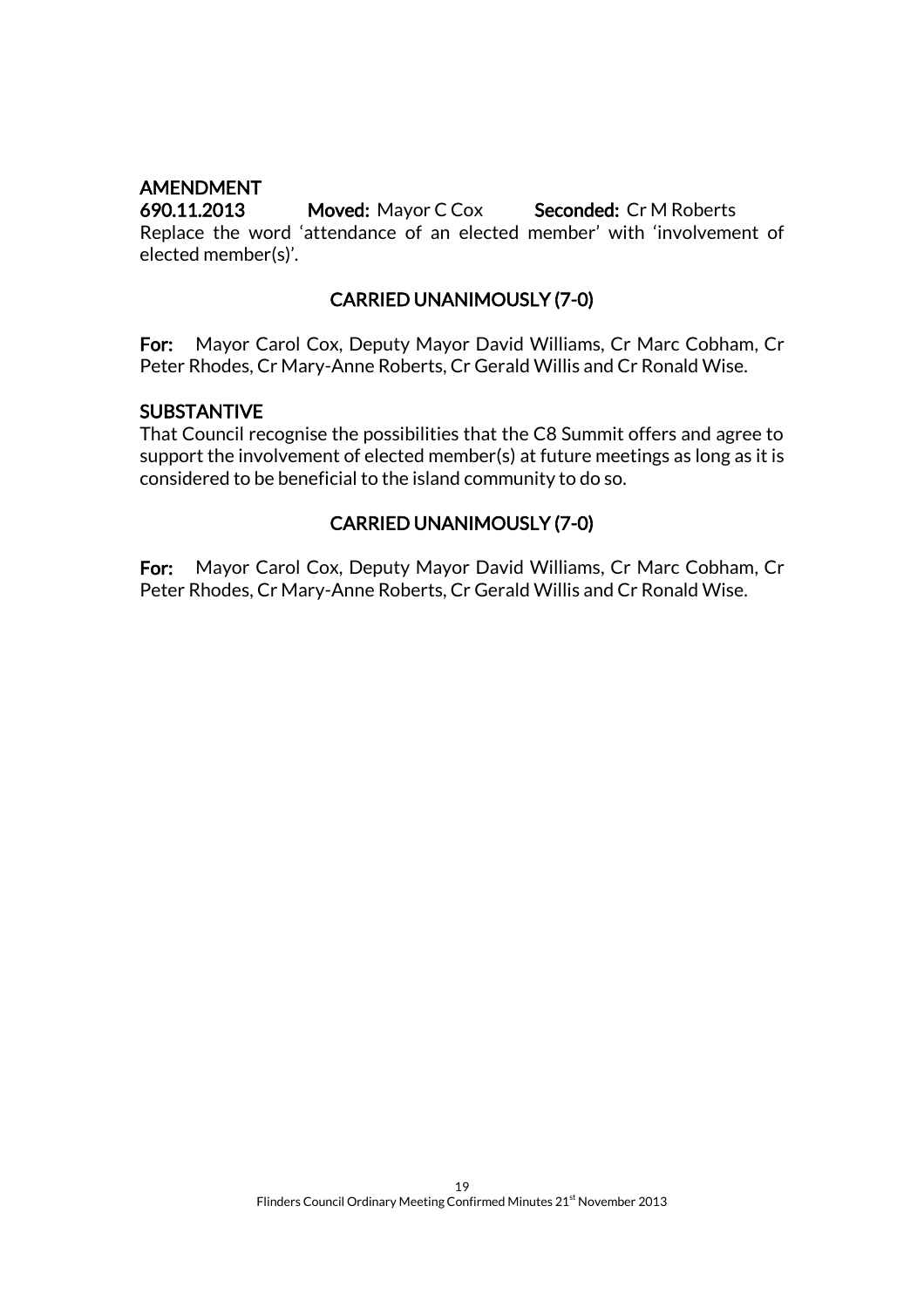## Item A3: Notice of Motion from Cr Mary-Anne Roberts – Whitemark Footpaths

| <b>ACTION</b>         | <b>Decision</b>                     |
|-----------------------|-------------------------------------|
| <b>PROPONENT</b>      | <b>Councillor Mary-Anne Roberts</b> |
| OFFICER               | Raoul Harper, General Manager       |
| <b>FILE REFERENCE</b> | ROA/0302                            |
| ASSOCIATED PAPERS     | Nil                                 |

### NOTICE OF MOTION:

That Council recognise the difficulties faced by disabled and elderly members of the community in relation to the condition of footpaths around Whitemark and requests staff to review and prioritise particular problem areas for upgrade as soon as possible.

### COUNCILLOR'S REPORT:

Members of the community have reported problems arising from Whitemark footpaths. Ratepayers are experiencing limited mobility due to the steepness of the angle of many driveway crossovers and the narrowness of paths when having to manoeuvre around power poles. This is a problem that is likely to increase over time as our population ages.

#### PREVIOUS COUNCIL CONSIDERATION:

Nil

## OFFICER'S REPORTS:

Section 65(1) of the *Local Government Act 1993* requires the General Manager to ensure that any advice, information or recommendation given to the Council (or a Council Committee) is given by a person who has the qualifications or experience necessary to give such advice, information or recommendation. Section 65(2) forbids Council from deciding any matter which require the advice of a qualified person without considering that advice. A detailed audit of the compliance (or otherwise) of the current footpath network with the requirements of the Building Code of Australia, the *Disability Discrimination* Act 1992 and all applicable Australian Standards is required if the Councillors Notice of Motion is to be considered with all of the required information. No budget allocation or direction from Council has been provided to undertake such an assessment to date.

In short, Council can direct the General Manager to engage an Engineer with specific experience in footpath design and disabled access to undertake a basic assessment of the existing footpath network and provide a series of recommendations for formal Council consideration.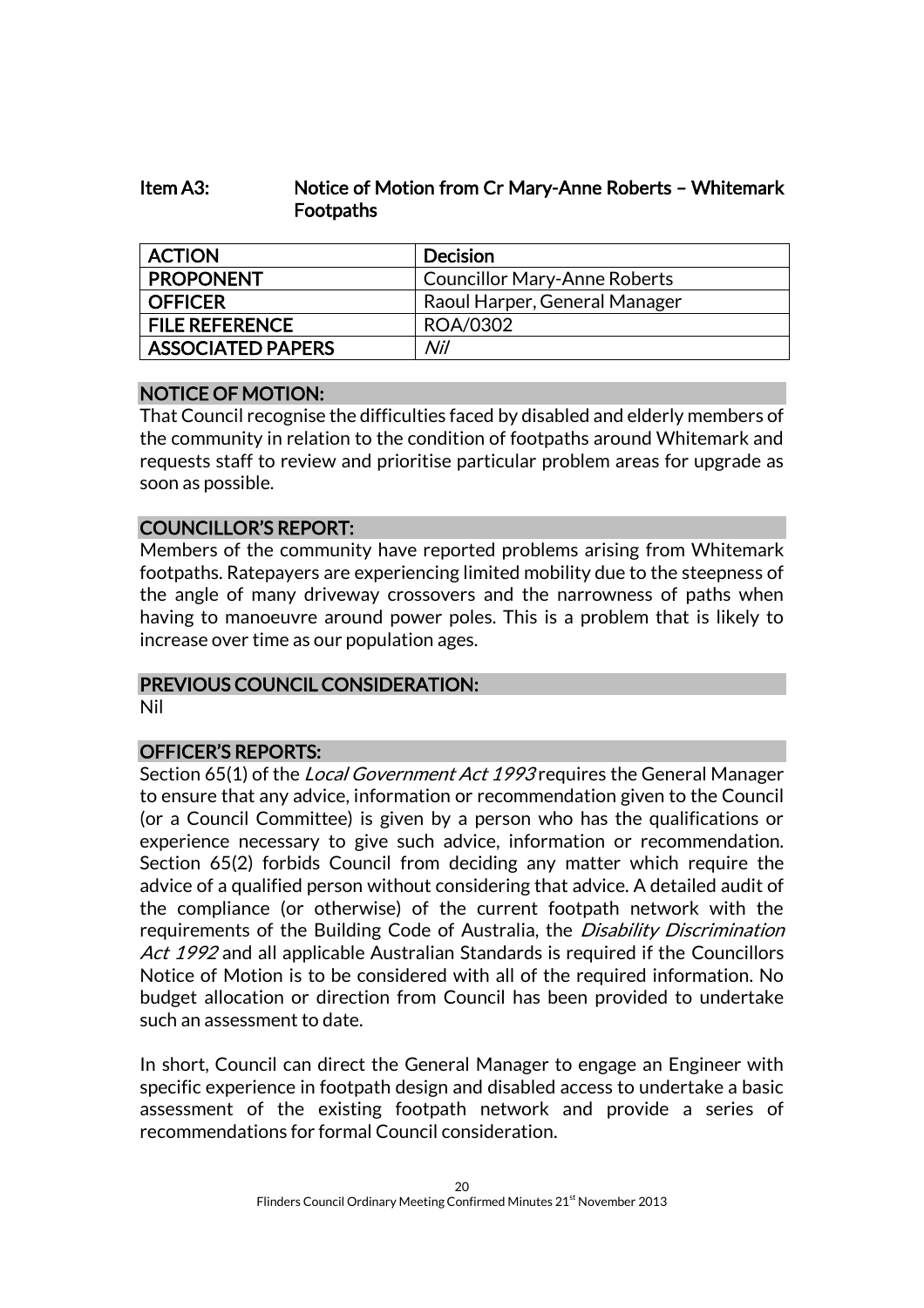Access is an important issue for our residents and will only become more so in the future. Council continues to strive to improve disabled access to our facilities and infrastructure but does have a legacy of very aged facilities in many cases assets in a poor condition. All decisions at this point in relation to infrastructure and asset upgrades should be based on clear and solid evidence and the Council's (and communities) capacity to fund.

An evidence based approach to the motion at hand is supported and would be a valuable contribution to the impending development of the Council's Long Term Financial and Asset Management Strategies. If and when this evidence is collected the quantum of funds required to improve disabled access around the township of Whitemark can be assessed against the requirements of other critical community assets and infrastructure across the island and a risk assessment of the benefits (or otherwise) of undertaking the work completed.

### STATUTORY REQUIREMENTS:

Local Government Act 1993 Disability Discrimination Act 1992

#### POLICY/STRATEGIC IMPLICATIONS:

- 2.0 Infrastructure
	- 2.1 Identify infrastructure objectives, standards for assets and develop a viable, asset lifecycle management and operational model

#### BUDGET AND FINANCIAL IMPLICATIONS:

An estimated allocation of \$5,000 is required to undertake a full and detailed assessment. A budget variation would need approval to facilitate such.

#### RISK/LIABILITY:

Moderate. A footpath comes under the definition of 'premises' and is therefore covered by Section 23 of the Disability Discrimination Act 1992:

premises includes:

- (a) a structure, building, aircraft, vehicle or vessel; and
- (b) a place (whether enclosed or built on or not); and
- (c) <sup>a</sup> part of premises (including premises of a kind referred to in paragraph(a) or (b)).

The question of whether or not a local government authority is permitting discrimination requires some evidence they actually have the authority to address the problem and that a significant barrier to access exists.

Any person or organisation subject to a complaint may have a defense if the removal of the barrier would cause an unjustifiable hardship.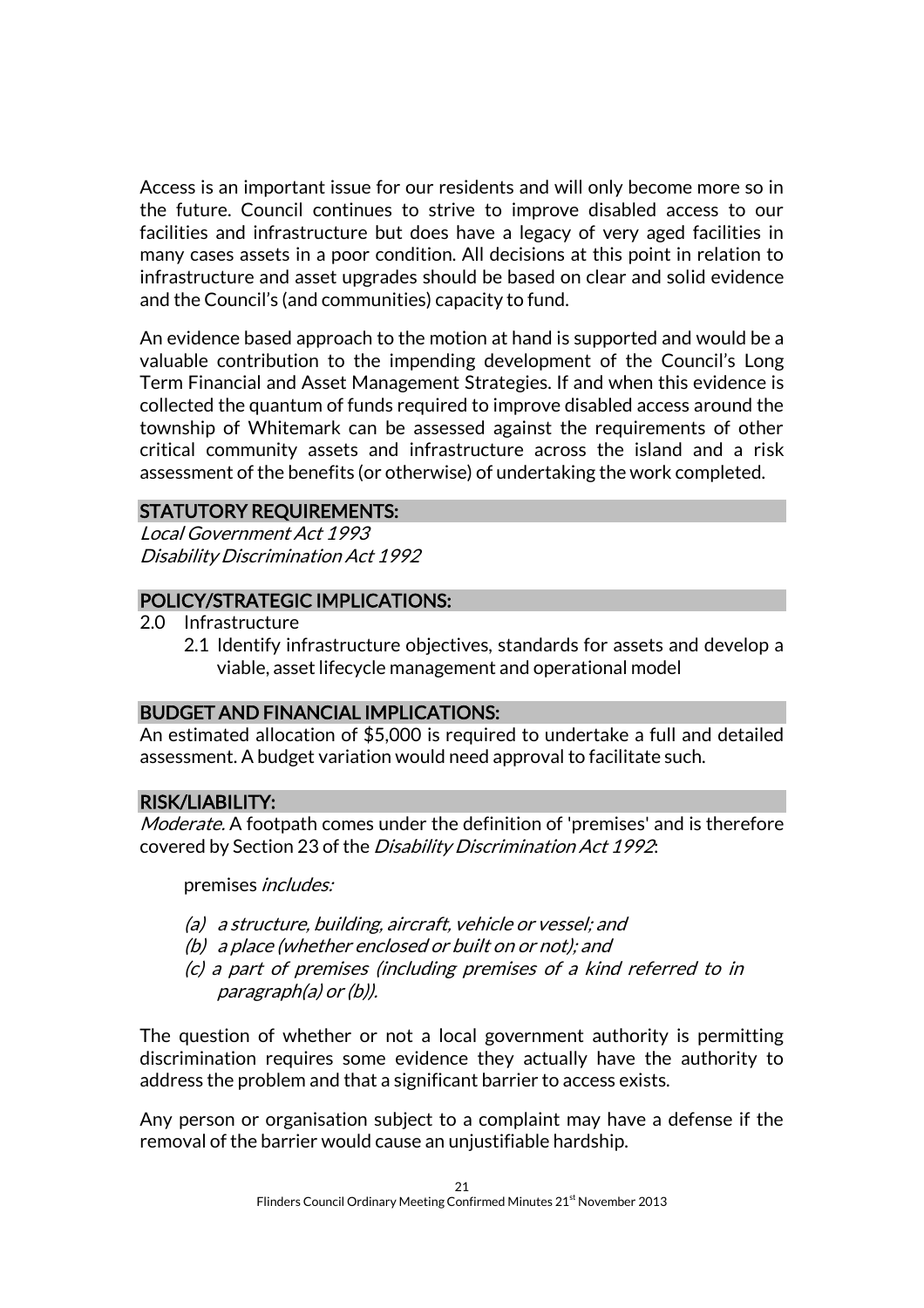Council is unaware that any significant barriers to access exist at this time and hence a detailed, qualified audit is required to ensure any risk is known and actions are taken (if possible) to mitigate.

## VOTING REQUIREMENTS:

Absolute Majority

### OFFICER'S RECOMMENDATION:

Council directs the General Manager to engage an Engineer with specific experience in footpath design and disabled access to undertake a basic assessment of the existing footpath network in Whitemark and provide a series of recommendations for formal Council consideration.

#### **DECISION**

691.11.2013 Moved: Cr M Roberts Seconded: Cr M Cobham Council directs the General Manager to engage an Engineer with specific experience in footpath design and disabled access to undertake a basic assessment of the existing footpath network in Whitemark and provide a series of recommendations for formal Council consideration.

## CARRIED UNANIMOUSLY (7-0)

For: Mayor Carol Cox, Deputy Mayor David Williams, Cr Marc Cobham, Cr Peter Rhodes, Cr Mary-Anne Roberts, Cr Gerald Willis and Cr Ronald Wise.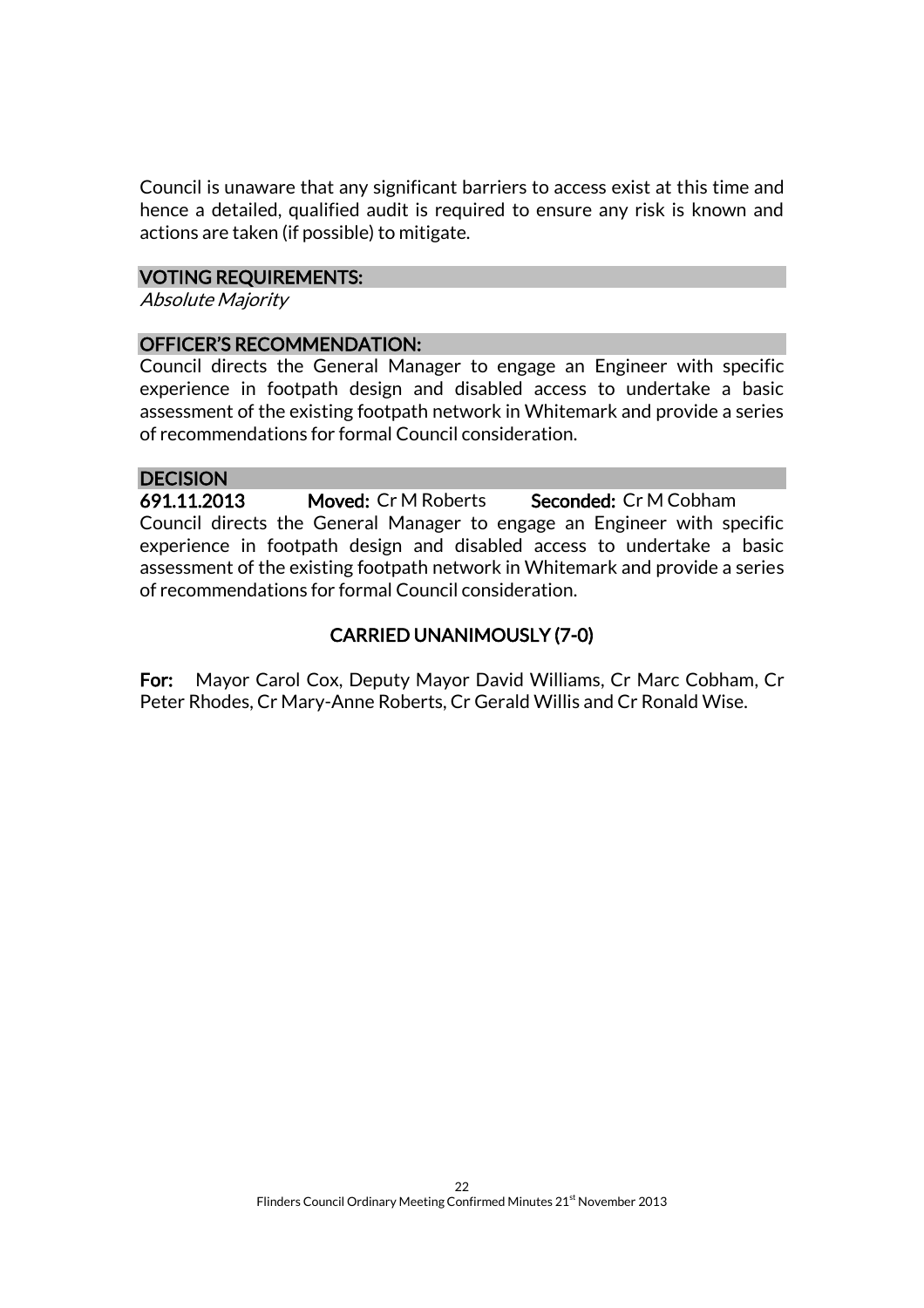### B. **GOVERNANCE**

#### Item B1: Memorandum of Understanding between Flinders Council and Parks & Wildlife Service

| <b>ACTION</b>            | Information                                |
|--------------------------|--------------------------------------------|
| <b>PROPONENT</b>         | <b>Council Officer</b>                     |
| <b>OFFICER</b>           | Raoul Harper, General Manager              |
| <b>FILE REFERENCE</b>    | ENV/1100                                   |
| <b>ASSOCIATED PAPERS</b> | Annexure 2: MOU between Flinders Council & |
|                          | Parks & Wildlife Service                   |

#### INTRODUCTION:

The Memorandum of Understanding between Flinders Council and the Parks & Wildlife Service describes the arrangements for the operation of a non commercial agreement between the two organisations.

### PREVIOUS COUNCIL CONSIDERATION:

Nil

## OFFICER'S REPORT:

This Memorandum of Understanding (MOU) has been prepared in order to formalise an existing arrangement between Flinders Council and the Parks & Wildlife Service. The MOU specifies and outlines the roles of each organisation in relation to the upkeep and general maintenance of the public BBQ areas on Flinders Island, assistance in the maintenance of tracks on an as requested basis and the development of mutually beneficial priority projects.

Council and the local Parks & Wildlife Staff have a long history of collaboration and working together to maximise benefit to the local community. Much of this work has been undertaken previously without any formal arrangement being in place. The General Manager and Ranger in Charge have worked closely to develop the MOU presented for consideration. Councillors will note that the upkeep and general maintenance of public BBQ's would be formalised under the proposed MOU as would Council support at times of a genuine emergency for the Parks and Wildlife Service until such time as assistance can be flown to the island. Other areas of interest include assistance on an as needs basis with works on some Parks & Wildlife maintained tracks. While Council would assess any works on a project by project basis, there are times where staff and equipment may be in a given area and their assistance in delivering works would add value to both organisations and the community at large.

The agreement will commence from  $1<sup>st</sup>$  December 2013 and continue for a period of 24 months if approved by Council.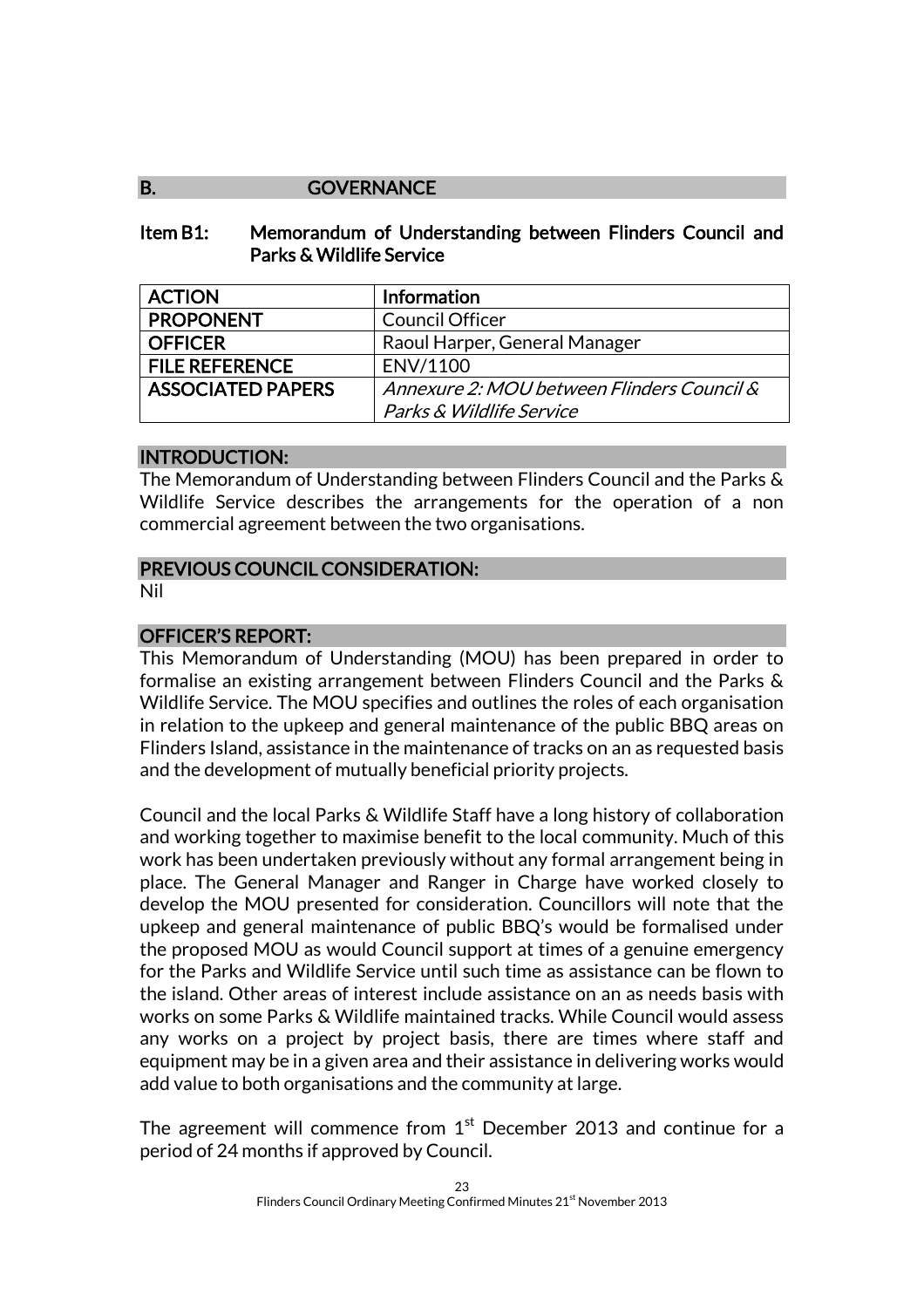## POLICY/STRATEGIC IMPLICATIONS:

- 1.0 Environment and Natural Asset Management
	- 1.3 Enhance access to and use of environmental assets to ensure values are recognised
		- 1.3.2 Provide residential, tourism and recreational opportunity adjacent to environmental assets where the necessary balance can be achieved

## BUDGET AND FINANCIAL IMPLICATIONS:

The MOU will allow for the continued sharing of resources which minimises expenditure.

## RISK/LIABILITY:

While resource sharing arrangements have been ongoing between local Parks and Wildlife staff and Council for many years it is seen as an important risk minimisation measure to formalise the relationship.

## VOTING REQUIREMENTS:

Simple Majority

## OFFICER'S RECOMMENDATION:

That the Mayor be authorised to sign the Memorandum of Understanding (MOU) between Flinders Council and the Parks & Wildlife Service.

## **DECISION**

692.11.2013 Moved: Cr P Rhodes Seconded: Cr G Willis That the Mayor be authorised to sign the Memorandum of Understanding (MOU) between Flinders Council and the Parks & Wildlife Service, with amendment to the Purpose by replacing "of the public BBQ areas" with "Council's public BBQ facilities".

# CARRIED UNANIMOUSLY (7-0)

For: Mayor Carol Cox, Deputy Mayor David Williams, Cr Marc Cobham, Cr Peter Rhodes, Cr Mary-Anne Roberts, Cr Gerald Willis and Cr Ronald Wise.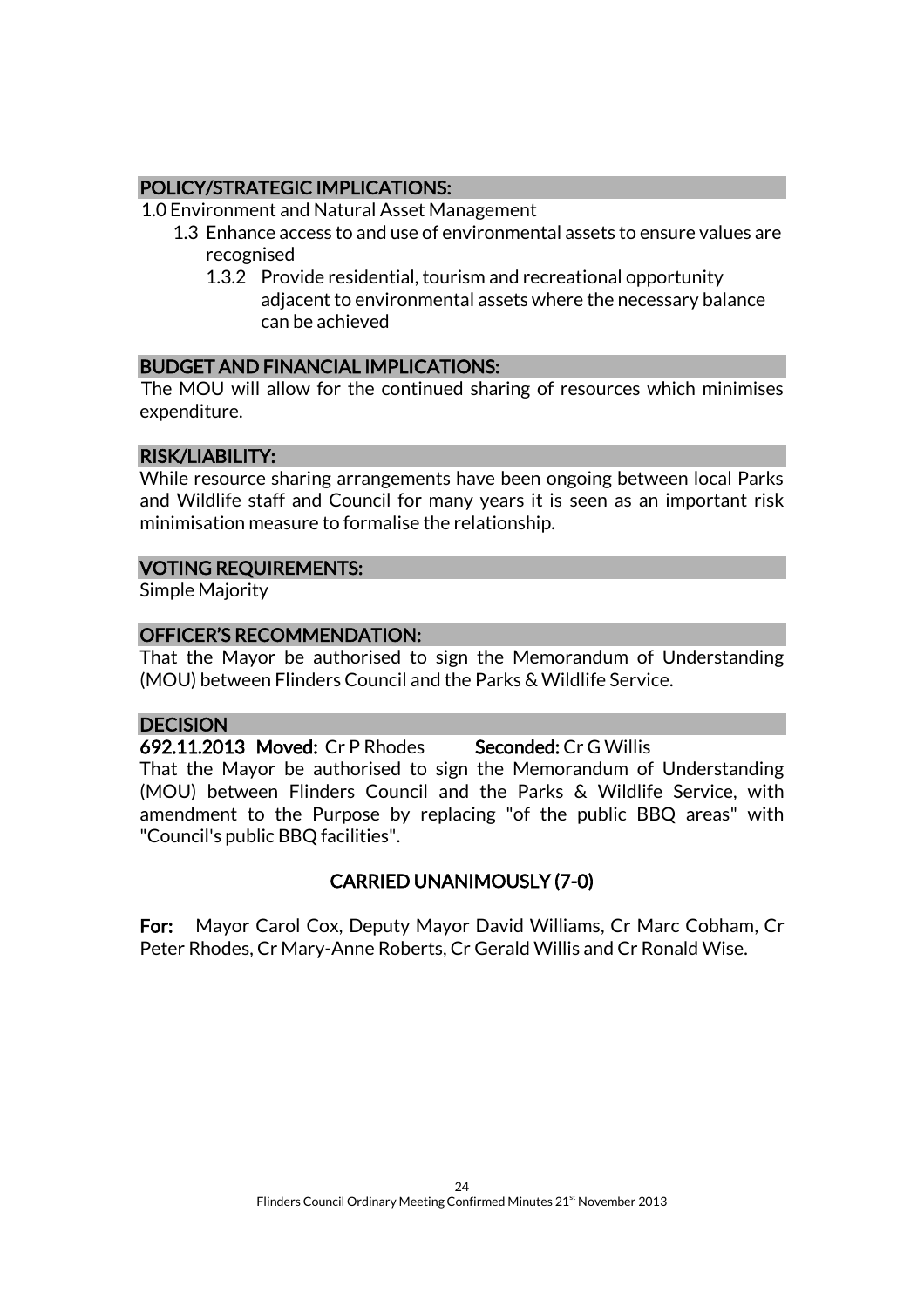| <b>ACTION</b>            | Information                               |
|--------------------------|-------------------------------------------|
| <b>PROPONENT</b>         | <b>Council Officer</b>                    |
| <b>OFFICER</b>           | Raoul Harper, General Manager             |
| <b>FILE REFERENCE</b>    | CSV/1500                                  |
| <b>ASSOCIATED PAPERS</b> | Annexure 15: Flinders Island Sports & RSL |
|                          | Club Project Redevelopment Brief          |

## Item B2: Flinders Island Sports & RSL Club Project Redevelopment Brief

### INTRODUCTION:

The purpose of this report is to table the Flinders Island Sports & RSL Club Project Redevelopment Brief (recently approved by the Club for presentation to Council) and to seek formal direction as to what role Council should seek to play from this point.

### PREVIOUS COUNCIL CONSIDERATION:

21<sup>st</sup> February 2013 Ordinary Council Meeting:

456.02.2013 Moved: Deputy Mayor D Williams Seconded: Cr G Willis

That Council direct resources to assist the Flinders Island Sports Club Committee to investigate ways to ensure future sustainability of the Club, with a view to ensuring the long term viability of this important community asset.

CARRIED UNANIMOUSLY (7-0)

#### OFFICER'S REPORT:

On  $17<sup>th</sup>$  January 2013, Council met with representatives of the Flinders Island Sports and RSL Club to discuss the future of the Club and its associated assets. Post this meeting a formal motion was passed by Council directing resources (staff) to assist the Club to explore options that may bring long term sustainability to the Club and its assets. At a further meeting between the parties on 15<sup>th</sup> May it was agreed that the first step would be to establish an initial project brief for consideration. Staff have since worked in partnership with a Committee of the Club and the brief provided for Council consideration stems from the work undertaken by the group. The brief has now been approved by the Club itself for formal Council consideration.

In summary, the brief outlines that the basic objective of any redevelopment at the site would be based on generating sufficient funds to cover the annual and ongoing asset maintenance costs of the Club and the associated infrastructure and in turn securing the Sports Club's ongoing viability. The brief also recognises that any redevelopment should be undertaken with the needs of the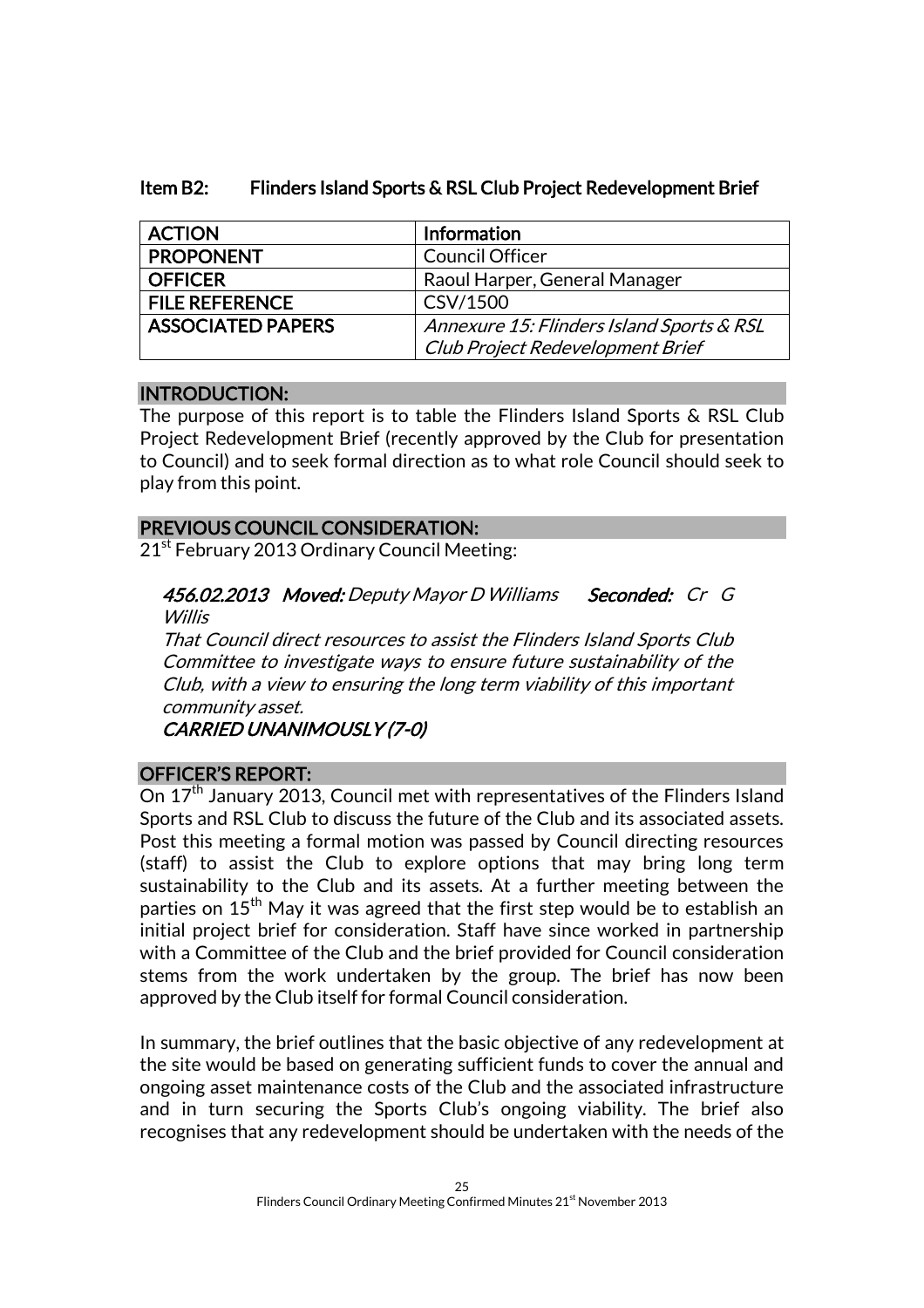wider community in mind and with an understanding of what the full development potential of the site might be.

With the foregoing in mind the Committee on behalf of its members has now adopted the following objectives to begin planning for the future redevelopment of the site:

- 1. As a minimum requirement, the Club continues to provide the same services to the community as it currently provides relating to golf, bowls, a venue for community functions and a base for the Flinders Island RSL.
- 2. That the existing golf course is retained.
- 3. That in the future the Club is not dependent on voluntary labour for its annual and ongoing asset maintenance and or any future capital works projects.
- 4. Redevelopment could present an opportunity for a 'state of the art' recreational, community facility and housing hub that could position Flinders Island at the forefront of the provision of such facilities for isolated communities.

With these objectives in mind the minimum redevelopment option will be one that produces sufficient additional income to cover the operational and ongoing asset maintenance costs of the club, its buildings and grounds. A clear vision for the future is now required which is one that is also based on a strong and realistic business plan that meets the wider needs of the Flinders Island community and provides a pathway to the long term viability of the Club.

The Club is keen to now work in partnership with Council to explore if a "shared vision" for the site and its ongoing operation/maintenance can be agreed between both parties and then this be used to build a considered business case to inform future collective efforts.

The site and its future development should be viewed in a holistic manner with other projects and growth plans for the township of Whitemark and to that end further engagement with the Club and Council is required to refine the ideas presented in the brief before any final position is agreed by both parties.

#### STATUATORY REQUIREMENT: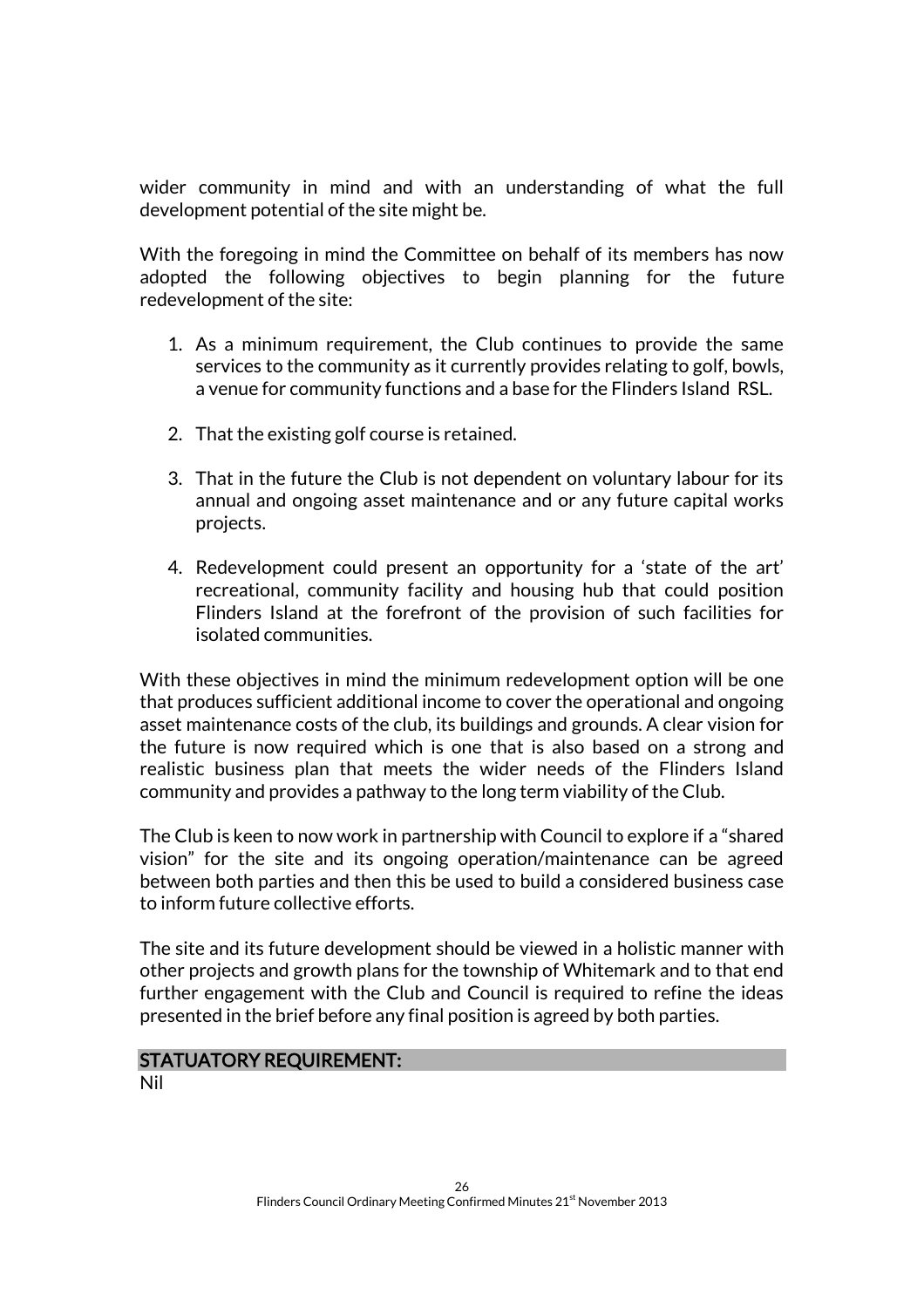## POLICY/STRATEGIC IMPLICATIONS:

4.0 Community Safety, Engagement and Enterprise

- 4.3 Maintain and develop productive, constructive relationships with the community and organizations involved n delivery of strategic services and activities in the islands.
	- 4.3.1 Engage with, as necessary support and integrate into Flinders Council plans, key community based service providers
		- 4.3.1.9 Identify and assist to provide further community engagement with the Flinders Island Sports & RSL Club.

# BUDGET AND FINANCIAL IMPLICATIONS:

Minimal

## RISK/LIABILITY:

Low

## VOTING REQUIREMENTS:

Simple Majority

## OFFICER'S RECOMMENDATION:

Council receives the Flinders Island Sports & RSL Club Project Redevelopment Brief and supports, in principle, the objectives of the club outlined in the brief provided to Council as follows:

- 1. As a minimum requirement, the Club continues to provide the same services to the community as it currently provides relating to golf, bowls, a venue for community functions and a base for the Flinders Island RSL.
- 2. That the existing golf course is retained.
- 3. That in the future the Club is not dependent on voluntary labour for its annual and ongoing asset maintenance and or any future capital works projects.
- 4. Redevelopment could present an opportunity for a 'state of the art' recreational, community facilities and housing hub that could position Flinders Island at the forefront of the provision of such facilities for isolated communities.

Council directs the General Manager to continue working with the Flinders Island Sports & RSL Club to further explore opportunities relating to the development of a recreational, community facilities and housing hub at the site.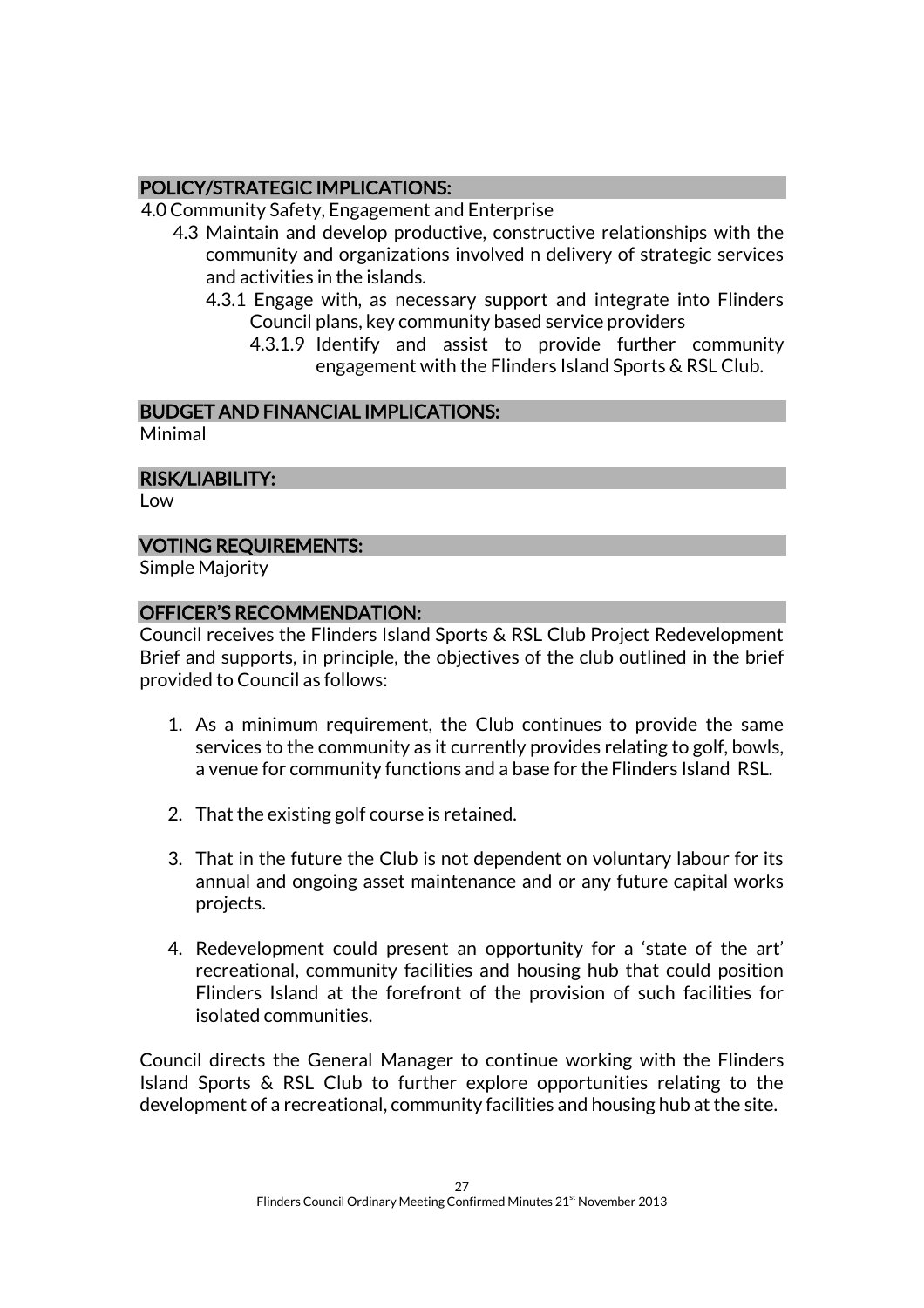### **DECISION**

693.11.2013 Moved: Deputy Mayor D Williams Seconded: Cr M Cobham Council receives the Flinders Island Sports & RSL Club Project Redevelopment Brief and supports, in principle, the objectives of the club outlined in the brief provided to Council as follows:

- 1. As a minimum requirement, the Club continues to provide the same services to the community as it currently provides relating to golf, bowls, a venue for community functions and a base for the Flinders Island RSL.
- 2. That the existing golf course is retained.
- 3. That in the future the Club is not dependent on voluntary labour for its annual and ongoing asset maintenance and or any future capital works projects.
- 4. Redevelopment could present an opportunity for a 'state of the art' recreational, community facilities and housing hub that could position Flinders Island at the forefront of the provision of such facilities for isolated communities.

Council directs the General Manager to continue working with the Flinders Island Sports & RSL Club to further explore opportunities relating to the development of a recreational, community facilities and housing hub at the site.

## CARRIED UNANIMOUSLY (7-0)

For: Mayor Carol Cox, Deputy Mayor David Williams, Cr Marc Cobham, Cr Peter Rhodes, Cr Mary-Anne Roberts, Cr Gerald Willis and Cr Ronald Wise.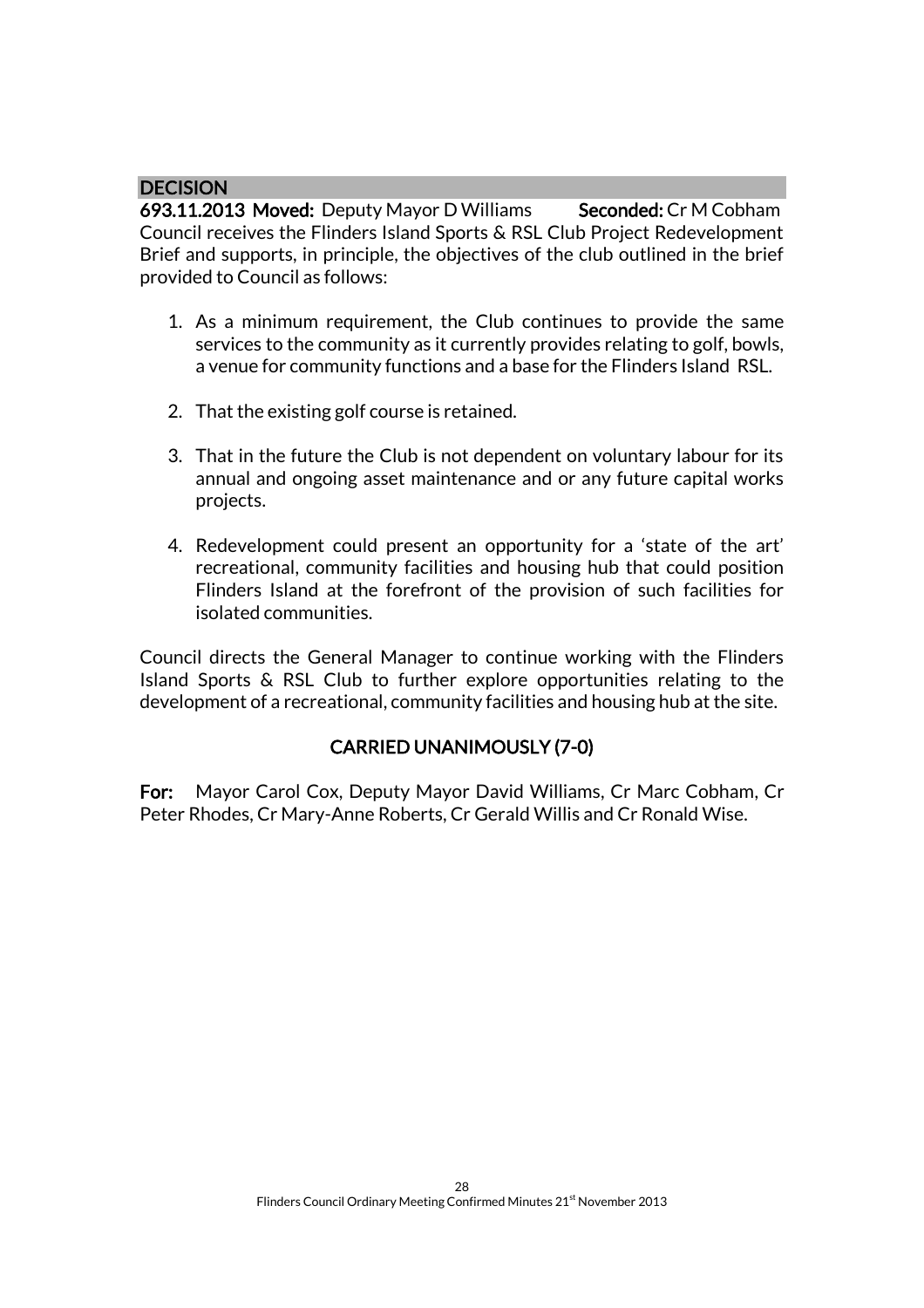#### Item B3: Rescind Private Tenancy Policy

| <b>ACTION</b>            | <b>Decision</b>                    |
|--------------------------|------------------------------------|
| <b>PROPONENT</b>         | Council Officer                    |
| <b>OFFICER</b>           | Raoul Harper, General Manager      |
| <b>FILE REFERENCE</b>    | AER/0301                           |
| <b>ASSOCIATED PAPERS</b> | Annexure 4: Private Tenancy Policy |

#### INTRODUCTION:

Council's Policy Manual is an important document of Council as it provides direction to Staff, Management and Councillors. Many of the policies are required by, or relate to, legislation and in most instances help manage Council's exposure to risk.

# PREVIOUS COUNCIL CONSIDERATION:

| Adopted 20 <sup>th</sup> May 2004       | 248.05.04 |
|-----------------------------------------|-----------|
| Amended 23 <sup>rd</sup> September 2010 | 286.09.10 |

### OFFICER'S REPORT:

The Private Tenancy Policy has been in place since 2004 and was last reviewed in 2010. While the concept of supporting the provision of housing in the first instance to Council workers is reasonable it does create an issue around the flexible use of Council houses for other, potentially more important uses/needs such as Doctor's accommodation if required.

While the intention of the policy would still be supported and considered if and when decisions on tenancy are made, the existing policy does not allow for operational flexibility and hence the General Manager requests the policy be rescinded.

#### STATUTORY REQUIREMENT:

Nil

## POLICY/STRATEGIC IMPLICATIONS:

- 5.0 Corporate, Governance and Intergovernmental Relations
	- 5.1 Support the capacity and productivity of our organisation and a culture of professionalism, compliance, innovation and service
		- 5.1.3 Achieve a sustainable balance of income, investment and recurrent expenditure

#### RISK/LIABILITY:

Low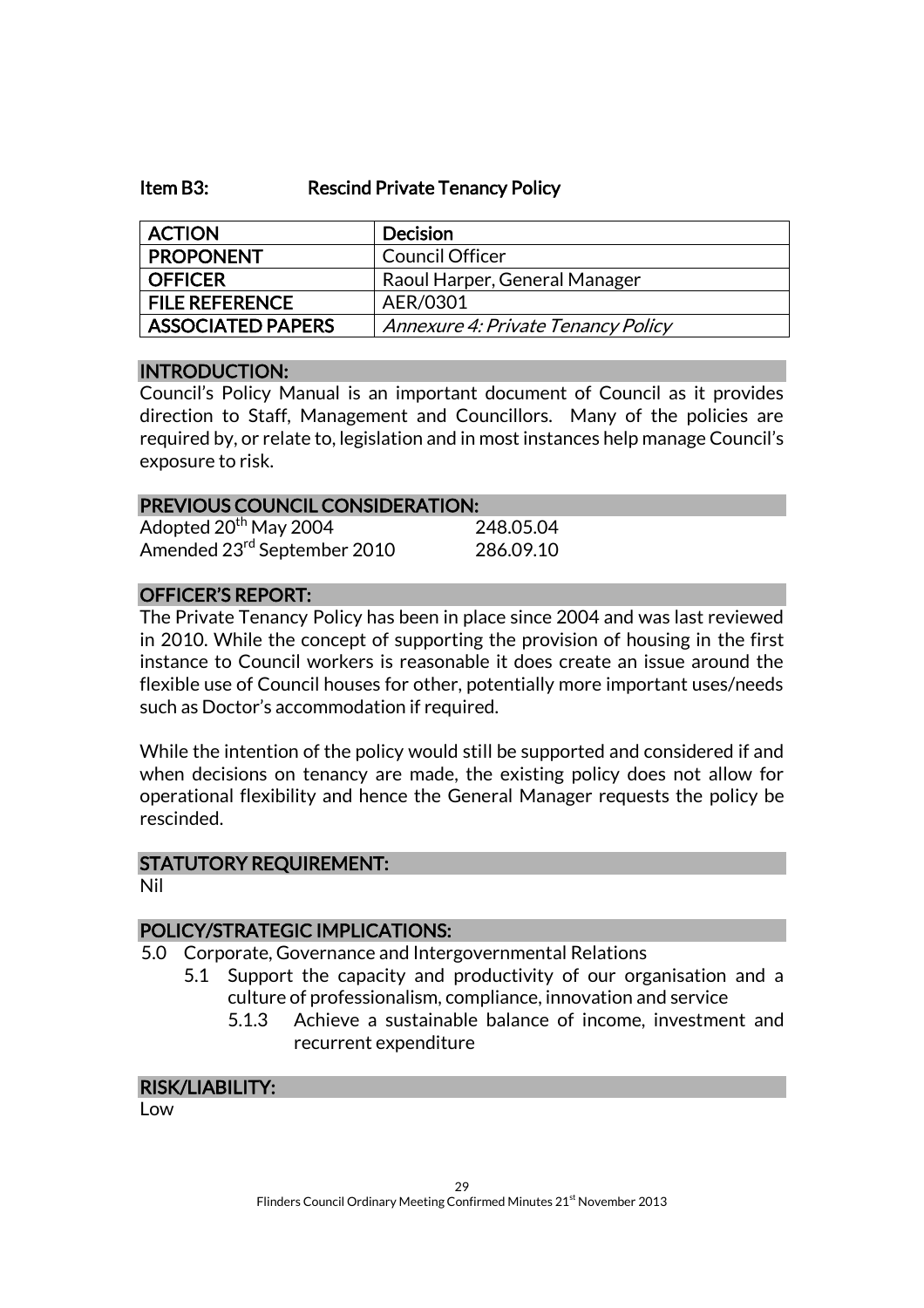#### VOTING REQUIREMENTS:

Absolute Majority

#### OFFICER'S RECOMMENDATION:

That Council rescinds the Private Tenancy Policy and allows it to lay on the table for 28 days for public comment.

#### **DECISION**

694.11.2013 Moved: Cr M Cobham Seconded: Deputy Mayor D Williams That Council rescinds the Private Tenancy Policy and allows it to lay on the table for 28 days for public comment.

## CARRIED (4-3)

For: Deputy Mayor D Williams, Cr M Cobham, Cr M Roberts and Cr G Willis.

Against: Mayor C Cox, Cr R Wise and Cr P Rhodes.